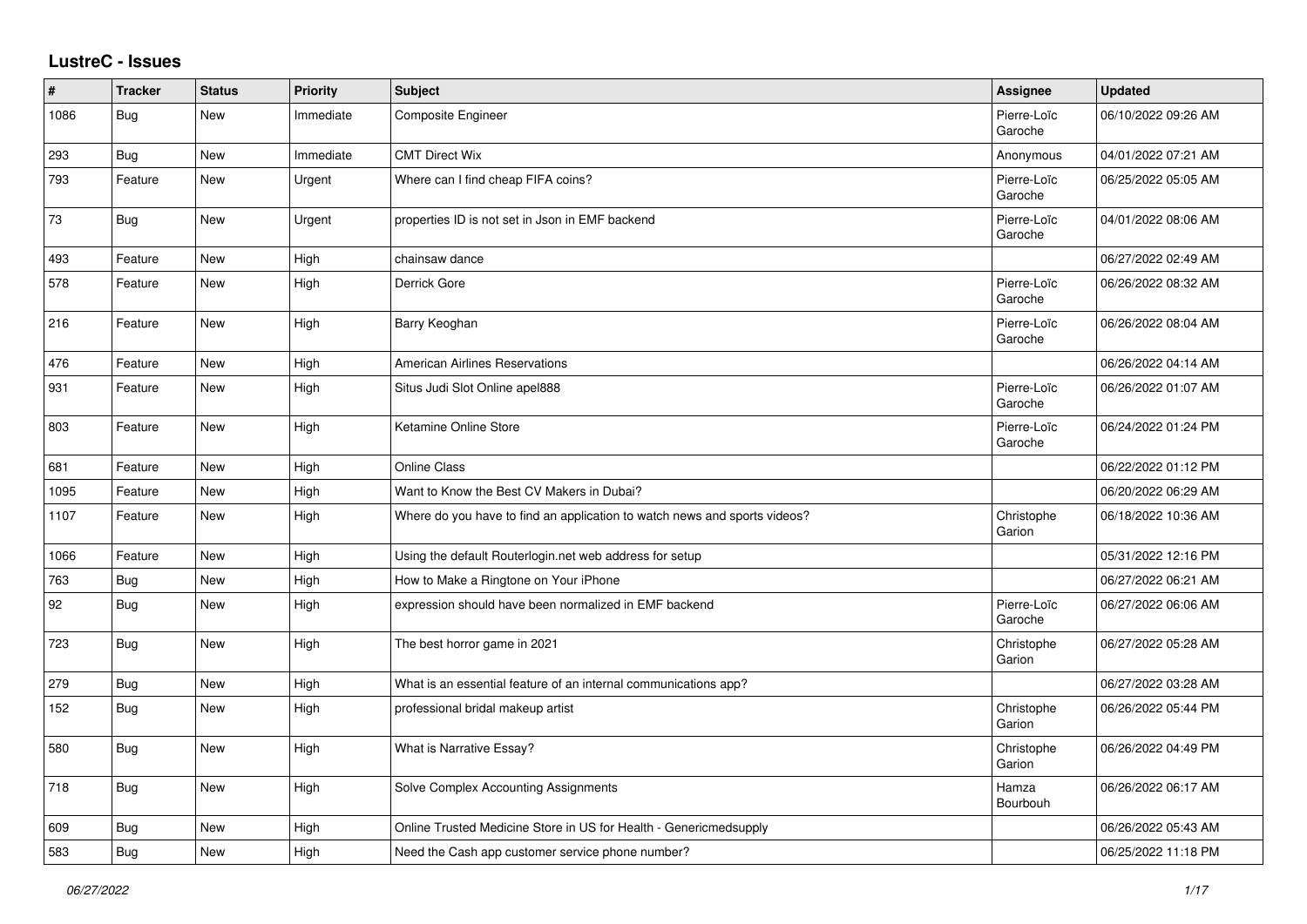| $\vert$ # | <b>Tracker</b> | <b>Status</b> | <b>Priority</b> | <b>Subject</b>                                                  | <b>Assignee</b>        | <b>Updated</b>      |
|-----------|----------------|---------------|-----------------|-----------------------------------------------------------------|------------------------|---------------------|
| 559       | <b>Bug</b>     | New           | High            | What Are Permission For Applications like Facebook Sending MMS? |                        | 06/24/2022 10:07 AM |
| 1105      | <b>Bug</b>     | <b>New</b>    | High            | What is Mahjong online?                                         |                        | 06/23/2022 04:02 PM |
| 1005      | Bug            | New           | High            | Nursing Assignment Help in UK                                   |                        | 05/13/2022 05:33 PM |
| 713       | <b>Bug</b>     | <b>New</b>    | High            | Why Cupcake 2048 is a addictive game?                           | Pierre-Loïc<br>Garoche | 04/01/2022 09:34 AM |
| 273       | <b>Bug</b>     | New           | High            | assignment help online                                          |                        | 04/01/2022 08:17 AM |
| 96        | <b>Bug</b>     | Resolved      | High            | Lustrec installation failed                                     | Pierre-Loïc<br>Garoche | 04/01/2022 08:11 AM |
| 669       | Feature        | New           | Normal          | Nursing Assignment Help                                         |                        | 06/27/2022 06:12 AM |
| 281       | Feature        | <b>New</b>    | Normal          | what are the types of Ringtones?                                | Anonymous              | 06/27/2022 06:01 AM |
| 499       | Feature        | New           | Normal          | Discover The Premium Features Of Spotify Mod Apk                |                        | 06/27/2022 05:56 AM |
| 665       | Feature        | <b>New</b>    | Normal          | Look for a dedicated help with finance assignment               |                        | 06/27/2022 05:56 AM |
| 546       | Feature        | New           | Normal          | Quickbooks Error                                                |                        | 06/27/2022 05:51 AM |
| 527       | Feature        | New           | Normal          | My Teachers                                                     |                        | 06/27/2022 05:14 AM |
| 173       | Feature        | New           | Normal          | private limited company registration                            |                        | 06/27/2022 04:47 AM |
| 683       | Feature        | New           | Normal          | Game creation                                                   |                        | 06/27/2022 04:46 AM |
| 63        | Feature        | New           | Normal          | Skip normalization step in mutation generation if it possible   | Pierre-Loïc<br>Garoche | 06/27/2022 04:16 AM |
| 237       | Feature        | New           | Normal          | HP Printer Assistant Software   Download & Install HP Assistant |                        | 06/27/2022 04:15 AM |
| 823       | Feature        | New           | Normal          | How much does Disney Plus cost?                                 | Pierre-Loïc<br>Garoche | 06/27/2022 04:05 AM |
| 646       | Feature        | New           | Normal          | Collaborative Research Group                                    |                        | 06/27/2022 04:01 AM |
| 740       | Feature        | <b>New</b>    | Normal          | Online Thesis Help USA                                          |                        | 06/27/2022 03:19 AM |
| 171       | Feature        | New           | Normal          | loan management system                                          |                        | 06/27/2022 03:18 AM |
| 175       | Feature        | New           | Normal          | All About Cash App Transfer Fail Problems                       |                        | 06/27/2022 02:59 AM |
| 491       | Feature        | New           | Normal          | Automatically download and paste Reddit wallpapers into Windows |                        | 06/27/2022 02:40 AM |
| 806       | Feature        | New           | Normal          | Go everywhere thanks to mapquest driving directions             |                        | 06/27/2022 02:39 AM |
| 478       | Feature        | <b>New</b>    | Normal          | Is it safe to install third-party WhatsApp GB?                  |                        | 06/27/2022 02:30 AM |
| 214       | Feature        | <b>New</b>    | Normal          | Five Christmas Apps For Apple Users                             |                        | 06/27/2022 02:17 AM |
| 271       | Feature        | New           | Normal          | Fashion                                                         |                        | 06/27/2022 02:07 AM |
| 180       | Feature        | New           | Normal          | homoeobazaar                                                    |                        | 06/27/2022 01:39 AM |
| 693       | Feature        | New           | Normal          | How To Get My Money Back From The Cash App To Your Wallet?      |                        | 06/27/2022 01:31 AM |
| 141       | Feature        | New           | Normal          | Something about jerry curly                                     |                        | 06/27/2022 01:22 AM |
| 611       | Feature        | New           | Normal          | Buy All Modafinil & Armodafinil Tablets @Buy Modafinil US       |                        | 06/27/2022 01:12 AM |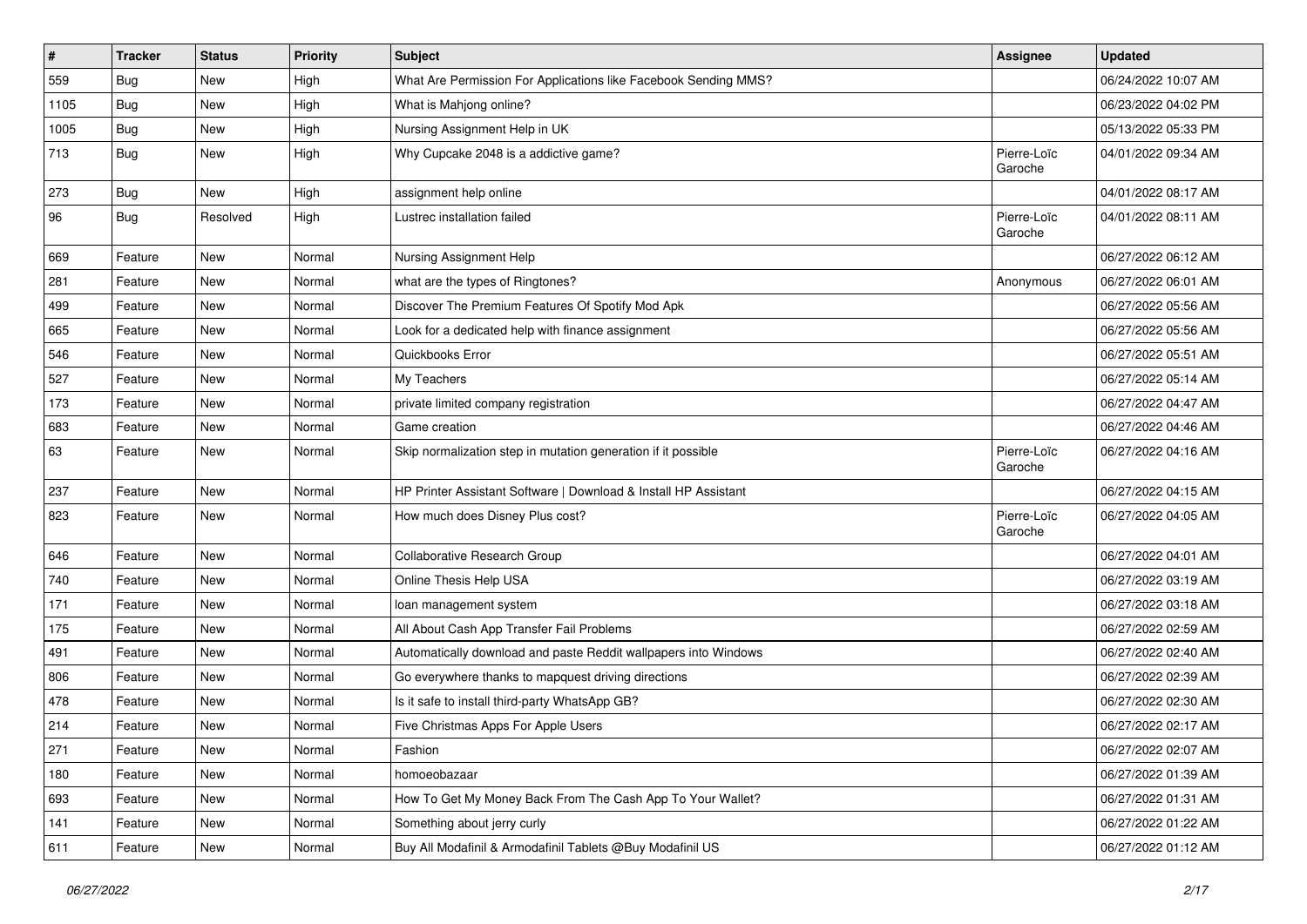| $\vert$ # | <b>Tracker</b> | <b>Status</b> | <b>Priority</b> | <b>Subject</b>                                                       | Assignee               | <b>Updated</b>      |
|-----------|----------------|---------------|-----------------|----------------------------------------------------------------------|------------------------|---------------------|
| 522       | Feature        | New           | Normal          | Can You Check App Limits, If Cash app won't let me send money?       |                        | 06/27/2022 01:06 AM |
| 648       | Feature        | <b>New</b>    | Normal          | <b>Plum Health Benefits</b>                                          |                        | 06/27/2022 12:54 AM |
| 557       | Feature        | New           | Normal          | <b>Business Law Assignment Help</b>                                  |                        | 06/27/2022 12:38 AM |
| 511       | Feature        | New           | Normal          | Fashion                                                              | Anonymous              | 06/27/2022 12:17 AM |
| 224       | Feature        | New           | Normal          | Instant Personal Loan                                                | Pierre-Loïc<br>Garoche | 06/26/2022 11:33 PM |
| 545       | Feature        | New           | Normal          | <b>Best Canvas Print Company</b>                                     |                        | 06/26/2022 10:28 PM |
| 647       | Feature        | New           | Normal          | <b>Cranberry Health Benefits</b>                                     |                        | 06/26/2022 09:45 PM |
| 605       | Feature        | New           | Normal          | What will the future of logo design be like?                         |                        | 06/26/2022 08:25 PM |
| 901       | Feature        | <b>New</b>    | Normal          | good game ever                                                       |                        | 06/26/2022 06:25 PM |
| 794       | Feature        | New           | Normal          | Safe place to buy fifa coins                                         |                        | 06/26/2022 06:07 PM |
| 810       | Feature        | New           | Normal          | how to remove viruses from a phone                                   |                        | 06/26/2022 06:05 PM |
| 637       | Feature        | New           | Normal          | Why do the Outlook rules not work in my account?                     |                        | 06/26/2022 06:04 PM |
| 170       | Feature        | New           | Normal          | top mba colleges in bangalore                                        |                        | 06/26/2022 05:46 PM |
| 126       | Feature        | <b>New</b>    | Normal          | Stussy Air Force 1 replica                                           |                        | 06/26/2022 05:46 PM |
| 151       | Feature        | New           | Normal          | Law Essay Writing Service - Assignments Planet                       |                        | 06/26/2022 05:42 PM |
| 220       | Feature        | New           | Normal          | essay writing services                                               |                        | 06/26/2022 04:55 PM |
| 255       | Feature        | New           | Normal          | best doctor for psoriasis                                            |                        | 06/26/2022 04:49 PM |
| 610       | Feature        | New           | Normal          | CheapestMedsShop 100% Safe Medicines Online in USA UK & AUS.         |                        | 06/26/2022 04:35 PM |
| 649       | Feature        | New           | Normal          | Pear Health Benefits                                                 |                        | 06/26/2022 02:53 PM |
| 510       | Feature        | New           | Normal          | Fashion                                                              | Anonymous              | 06/26/2022 01:11 PM |
| 263       | Feature        | New           | Normal          | Wrecked Car Is Nothing But A Worthless                               | Pierre-Loïc<br>Garoche | 06/26/2022 12:27 PM |
| 698       | Feature        | New           | Normal          | Connect with cash app representative to ask about cash app flip scam |                        | 06/26/2022 11:24 AM |
| 812       | Feature        | New           | Normal          | canon.com/ijsetup                                                    |                        | 06/26/2022 10:21 AM |
| 967       | Feature        | New           | Normal          | stream live nfl games free online                                    |                        | 06/26/2022 10:09 AM |
| 1109      | Feature        | New           | Normal          | Six Guns Mod Apk Answers Your Questions                              | Christophe<br>Garion   | 06/26/2022 09:12 AM |
| 142       | Feature        | New           | Normal          | About ashimary hair                                                  |                        | 06/26/2022 09:07 AM |
| 963       | Feature        | New           | Normal          | Why I am not getting cool cash app card designs- call experts        |                        | 06/26/2022 07:52 AM |
| 960       | Feature        | New           | Normal          | Zooming Instagram Picture In Full HD                                 | Pierre-Loïc<br>Garoche | 06/26/2022 07:18 AM |
| 572       | Feature        | New           | Normal          | New features of WhatsApp Plus on Android phones                      | Pierre-Loïc<br>Garoche | 06/26/2022 05:54 AM |
| 680       | Feature        | New           | Normal          | Word Jewels 2                                                        |                        | 06/26/2022 04:55 AM |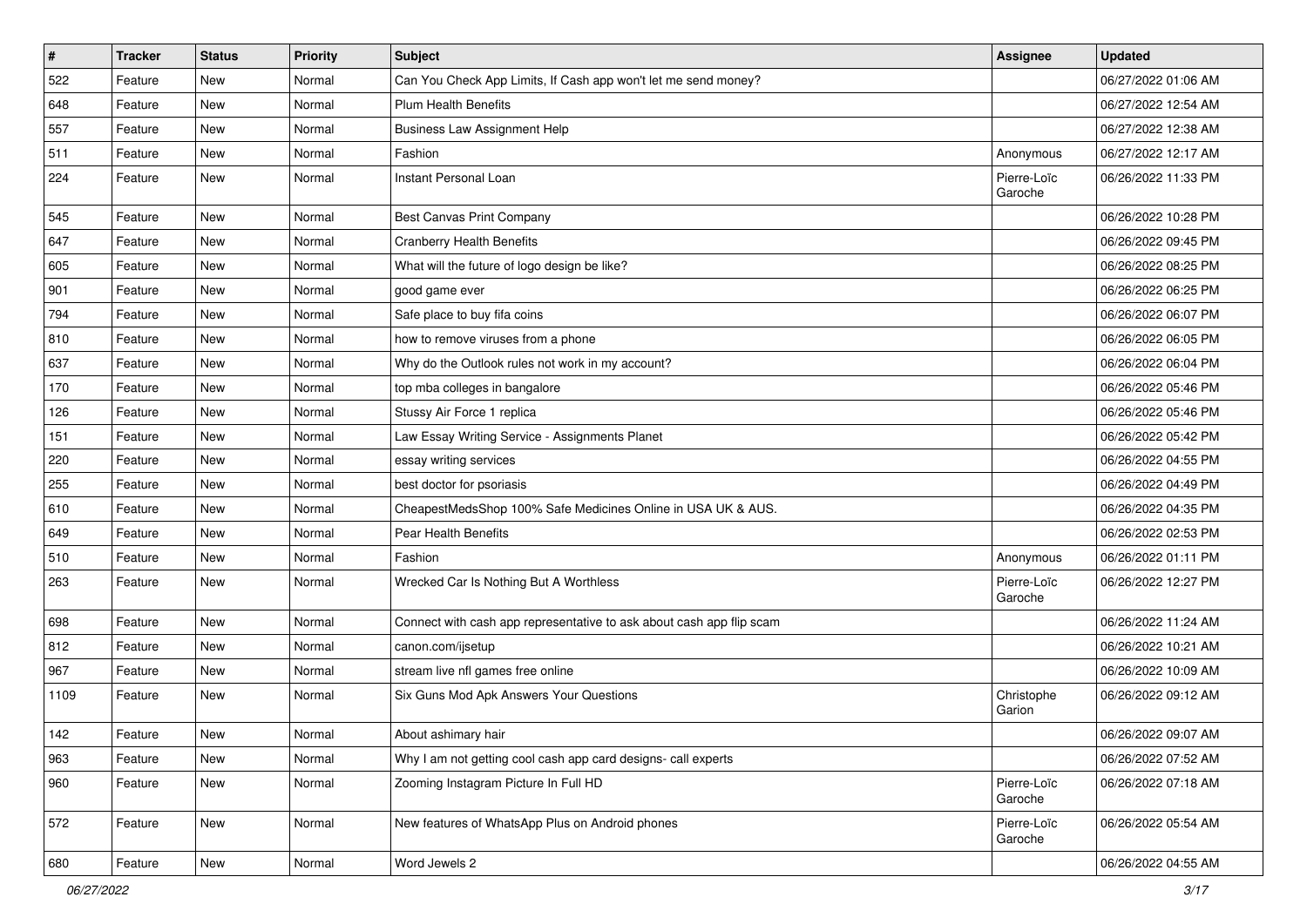| $\pmb{\#}$ | <b>Tracker</b> | <b>Status</b> | <b>Priority</b> | <b>Subject</b>                                                            | <b>Assignee</b>        | <b>Updated</b>      |
|------------|----------------|---------------|-----------------|---------------------------------------------------------------------------|------------------------|---------------------|
| 521        | Feature        | New           | Normal          | Check out the Cash app Card balance for an overdraft.                     | Pierre-Loïc<br>Garoche | 06/26/2022 04:22 AM |
| 779        | Feature        | <b>New</b>    | Normal          | Latest Whatsapp groups for Teens                                          | Pierre-Loïc<br>Garoche | 06/26/2022 02:43 AM |
| 243        | Feature        | New           | Normal          | Reconstruir la pandilla de la mafia en Gangstar Vegas MOD APK             |                        | 06/26/2022 02:20 AM |
| 994        | Feature        | New           | Normal          | Cricut.com/setup                                                          |                        | 06/26/2022 02:00 AM |
| 968        | Feature        | <b>New</b>    | Normal          | watch nfl online free live streaming                                      |                        | 06/25/2022 11:52 PM |
| 558        | Feature        | New           | Normal          | <b>Stunning Classic Sofas</b>                                             |                        | 06/25/2022 11:46 PM |
| 552        | Feature        | <b>New</b>    | Normal          | Radio rfm and the benefits of radio rfm                                   |                        | 06/25/2022 08:02 PM |
| 242        | Feature        | <b>New</b>    | Normal          | Descripción de Torque Pro MOD APK para Android                            |                        | 06/25/2022 04:37 PM |
| 240        | Feature        | New           | Normal          | Juego interesante de Dragon Ball Legends MOD APK                          |                        | 06/25/2022 12:21 AM |
| 543        | Feature        | <b>New</b>    | Normal          | Get tech assistance with customer support on ATT Yahoo email login issue. |                        | 06/24/2022 05:08 PM |
| 725        | Feature        | New           | Normal          | What are memo writing services design                                     |                        | 06/24/2022 06:24 AM |
| 172        | Feature        | New           | Normal          | pgdm colleges in bangalore                                                |                        | 06/23/2022 10:47 PM |
| 594        | Feature        | <b>New</b>    | Normal          | How does research proposal help online make it easy for me?               |                        | 06/23/2022 04:40 PM |
| 174        | Feature        | New           | Normal          | Digital Marketing Philadelphia                                            |                        | 06/23/2022 07:06 AM |
| 654        | Feature        | New           | Normal          | <b>Peach Health Benefits</b>                                              |                        | 06/23/2022 05:34 AM |
| 606        | Feature        | <b>New</b>    | Normal          | Play unblocked cookie crush 3                                             | Pierre-Loïc<br>Garoche | 06/22/2022 04:12 AM |
| 272        | Feature        | New           | Normal          | Fashion                                                                   |                        | 06/19/2022 08:01 AM |
| 1099       | Feature        | New           | Normal          | Whatsapp Plus - A New Way Of Communicating                                |                        | 06/15/2022 10:48 AM |
| 1081       | Feature        | <b>New</b>    | Normal          | drift boss- the best driftitng game                                       |                        | 06/15/2022 05:56 AM |
| 995        | Feature        | <b>New</b>    | Normal          | "ij.start canon                                                           |                        | 06/14/2022 03:27 PM |
| 509        | Feature        | New           | Normal          | Fashion                                                                   | Anonymous              | 06/13/2022 03:39 AM |
| 1085       | Feature        | <b>New</b>    | Normal          | dcvghdcc asgdvgd dveduqwv ajdhvwd                                         |                        | 06/09/2022 03:46 PM |
| 1070       | Feature        | New           | Normal          | <b>Tableau Consulting Expertise</b>                                       |                        | 06/09/2022 11:50 AM |
| 894        | Feature        | New           | Normal          | Need phd dissertation help in UK                                          |                        | 05/30/2022 12:29 PM |
| 1056       | Feature        | <b>New</b>    | Normal          | Online Class Issues                                                       |                        | 05/28/2022 12:44 AM |
| 1049       | Feature        | New           | Normal          | IT Software Company In Delhi                                              |                        | 05/27/2022 05:24 AM |
| 1050       | Feature        | New           | Normal          | Best Smart Phone Repair in Delhi                                          |                        | 05/25/2022 10:33 AM |
| 813        | Feature        | New           | Normal          | Canon.com/ijsetup                                                         |                        | 05/25/2022 08:27 AM |
| 1037       | Feature        | New           | Normal          | 1p lsd                                                                    | Christophe<br>Garion   | 05/19/2022 05:25 AM |
| 902        | Feature        | New           | Normal          | salo717                                                                   |                        | 05/18/2022 10:35 AM |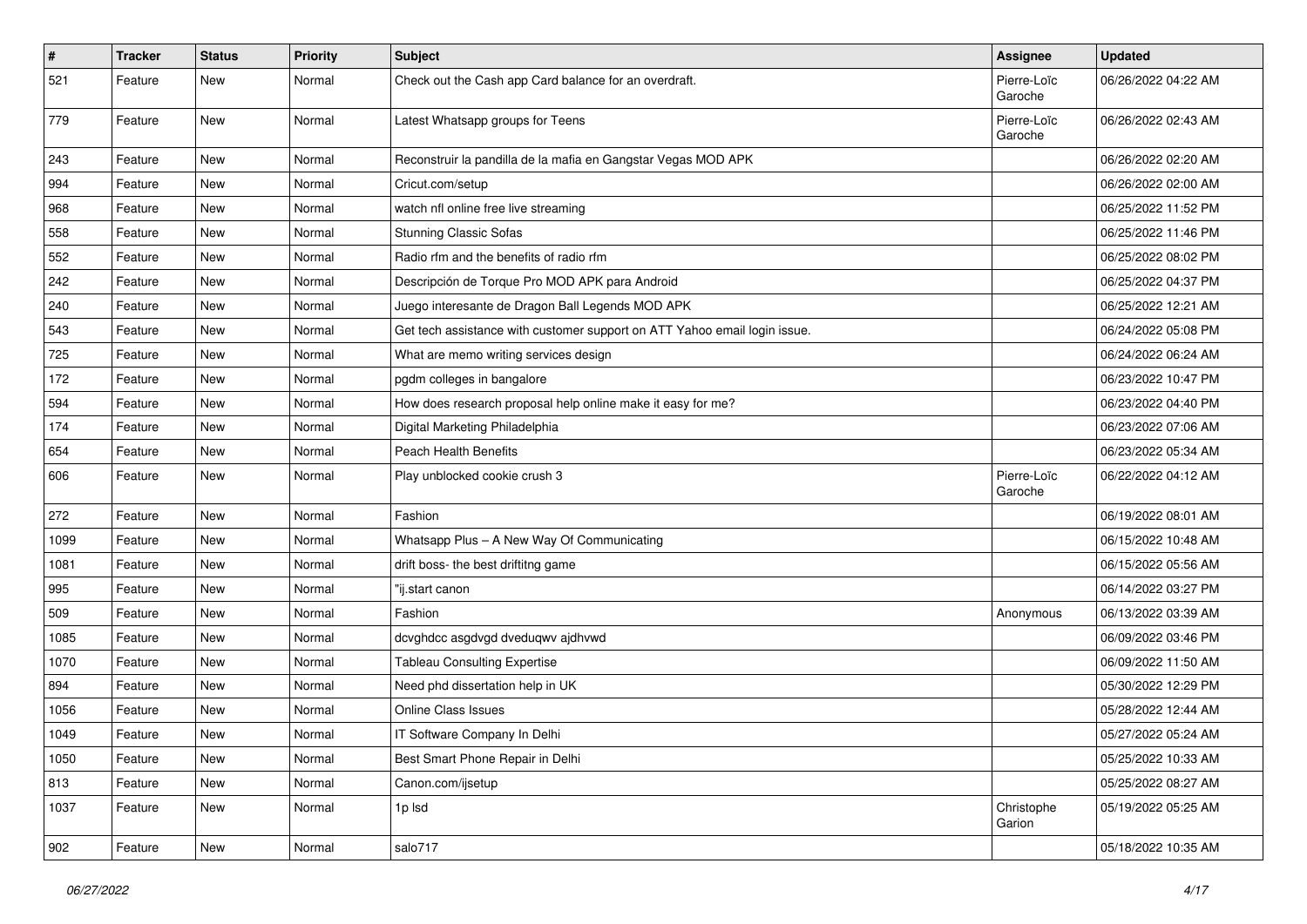| $\pmb{\#}$ | <b>Tracker</b> | <b>Status</b> | <b>Priority</b> | Subject                                                                  | <b>Assignee</b>        | <b>Updated</b>      |
|------------|----------------|---------------|-----------------|--------------------------------------------------------------------------|------------------------|---------------------|
| 212        | Feature        | New           | Normal          | How good is the market for gaming mobile apps at the moment?             |                        | 05/17/2022 11:09 AM |
| 1017       | Feature        | New           | Normal          | fleeing the complex                                                      | Hamza<br>Bourbouh      | 05/13/2022 06:33 AM |
| 973        | Feature        | <b>New</b>    | Normal          | Free NFL Streaming Sites                                                 |                        | 05/10/2022 10:56 AM |
| 229        | Feature        | <b>New</b>    | Normal          | How To Delete Cash App Account? - Check Out the Steps In Detail          |                        | 05/01/2022 09:06 PM |
| 904        | Feature        | New           | Normal          | Laora seeck                                                              |                        | 04/20/2022 11:54 AM |
| 944        | Feature        | New           | Normal          | Canon.com/ijsetup                                                        |                        | 04/16/2022 01:25 PM |
| 927        | Feature        | New           | Normal          | What Is The Right Way To Troubleshoot Cash App Transfer Failed Problems? |                        | 04/12/2022 05:54 AM |
| 903        | Feature        | New           | Normal          | Good game                                                                |                        | 04/11/2022 08:39 AM |
| 919        | Feature        | <b>New</b>    | Normal          | How can I check my Cash App card balance by dialing a number?            |                        | 04/10/2022 09:07 AM |
| 900        | Feature        | New           | Normal          | good game ever                                                           |                        | 04/02/2022 11:59 AM |
| 899        | Feature        | New           | Normal          | Application of Optical Fiber Gyroscope                                   | Christophe<br>Garion   | 04/02/2022 11:23 AM |
| 896        | Feature        | New           | Normal          | Application of North Finder in Mining Industry                           | Xavier Thirioux        | 04/01/2022 09:49 AM |
| 608        | Feature        | New           | Normal          | How To Do Hotmail Password Reset Without Phone Number?                   |                        | 04/01/2022 09:22 AM |
| 879        | Feature        | New           | Normal          | Best Garage Door Repair in Massachusetts                                 |                        | 04/01/2022 09:16 AM |
| 877        | Feature        | New           | Normal          | <b>Exness Broker Review</b>                                              |                        | 04/01/2022 09:12 AM |
| 866        | Feature        | New           | Normal          | Northern Ireland Dissertation Writing Service                            | Pierre-Loïc<br>Garoche | 04/01/2022 09:12 AM |
| 868        | Feature        | <b>New</b>    | Normal          | What Is the Role of a Graphic Designer?                                  | Pierre-Loïc<br>Garoche | 04/01/2022 09:12 AM |
| 847        | Feature        | New           | Normal          | Canon.com/ijsetup                                                        |                        | 04/01/2022 09:08 AM |
| 756        | Feature        | New           | Normal          | Your one-stop destination for the thesis writing service                 |                        | 04/01/2022 09:01 AM |
| 824        | Feature        | New           | Normal          | How to watch Fox News on my Smart TV or similar devices?                 | Pierre-Loïc<br>Garoche | 04/01/2022 09:00 AM |
| 845        | Feature        | <b>New</b>    | Normal          | canon.com/ijsetup                                                        |                        | 04/01/2022 08:58 AM |
| 846        | Feature        | New           | Normal          | ij.start canon                                                           |                        | 04/01/2022 08:58 AM |
| 848        | Feature        | New           | Normal          | <b>Online Classes Assistance</b>                                         |                        | 04/01/2022 08:57 AM |
| 177        | Feature        | New           | Normal          | HD lace silky straight human hair wig                                    |                        | 04/01/2022 08:41 AM |
| 186        | Feature        | New           | Normal          | homoeobazaar                                                             |                        | 04/01/2022 08:40 AM |
| 204        | Feature        | New           | Normal          | New Car Tyres                                                            |                        | 04/01/2022 08:40 AM |
| 276        | Feature        | New           | Normal          | Nike Dunks Replica                                                       |                        | 04/01/2022 08:19 AM |
| 277        | Feature        | New           | Normal          | Nike Dunks Replica                                                       |                        | 04/01/2022 08:19 AM |
| 241        | Feature        | New           | Normal          | How to get a complete solution of Big Ideas Math Answers?                |                        | 04/01/2022 08:15 AM |
| 254        | Feature        | New           | Normal          | best ayurvedic treatment for psoriasis                                   |                        | 04/01/2022 08:13 AM |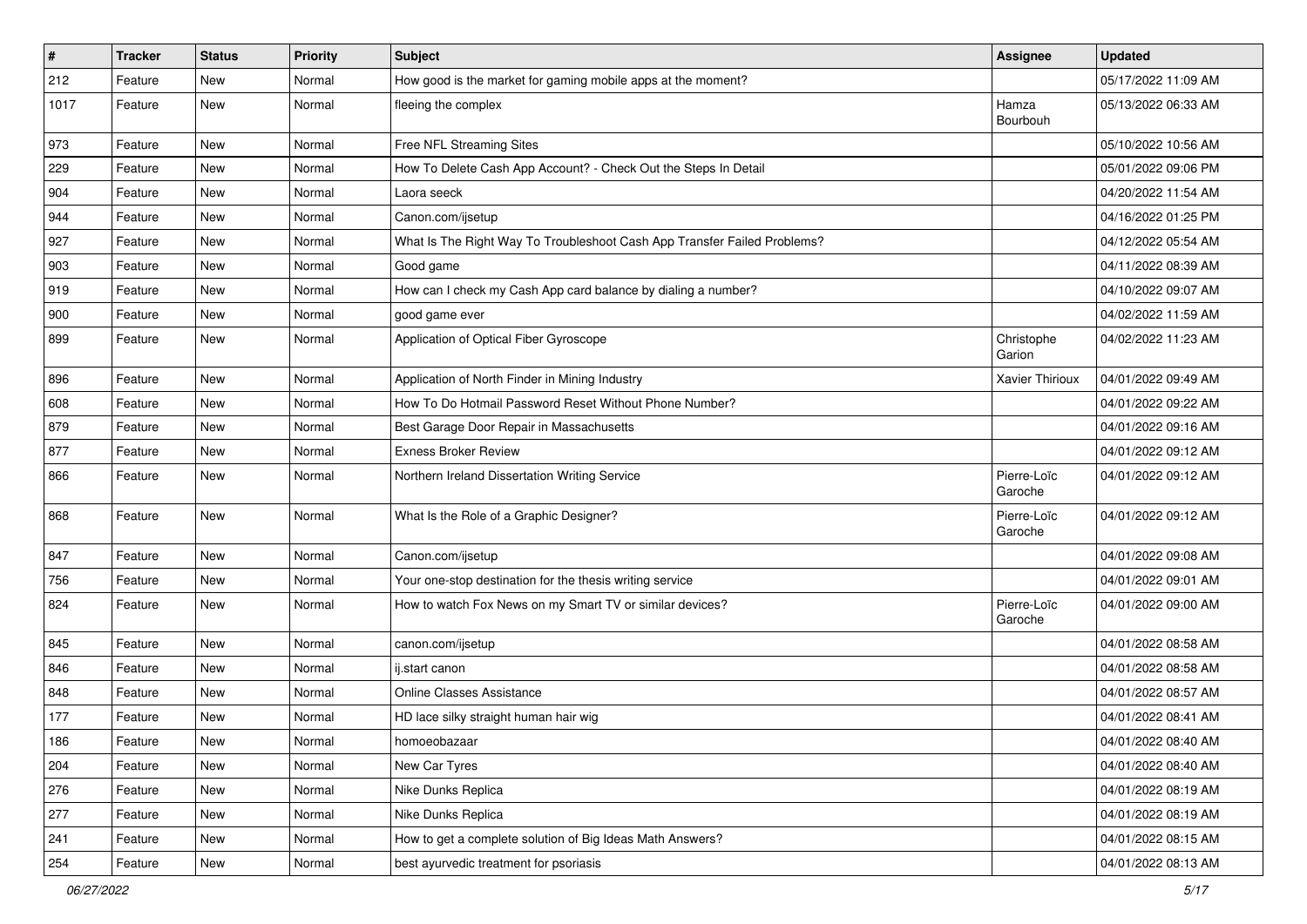| $\pmb{\#}$ | Tracker    | <b>Status</b> | <b>Priority</b> | <b>Subject</b>                                                                                                                               | Assignee               | <b>Updated</b>      |
|------------|------------|---------------|-----------------|----------------------------------------------------------------------------------------------------------------------------------------------|------------------------|---------------------|
| 127        | Feature    | New           | Normal          | replica af1                                                                                                                                  |                        | 04/01/2022 07:55 AM |
| 331        | Bug        | New           | Normal          | Water Extraction Services in Norfolk VA                                                                                                      |                        | 06/27/2022 06:38 AM |
| 503        | <b>Bug</b> | New           | Normal          | Youtube Premium Apk free download for Android                                                                                                |                        | 06/27/2022 06:37 AM |
| 577        | Bug        | New           | Normal          | Follow these easy steps to make Admiral Casino Login                                                                                         |                        | 06/27/2022 06:34 AM |
| 727        | <b>Bug</b> | New           | Normal          | Drive for speed simulator mod apk                                                                                                            | Pierre-Loïc<br>Garoche | 06/27/2022 06:33 AM |
| 507        | Bug        | New           | Normal          | central.bitdefender.com                                                                                                                      |                        | 06/27/2022 06:31 AM |
| 614        | Bug        | New           | Normal          | Como baixar o MOD APK no celular                                                                                                             |                        | 06/27/2022 06:23 AM |
| 282        | <b>Bug</b> | New           | Normal          | Activate Cash App Card: Learn Simple Steps & Fix Errors                                                                                      |                        | 06/27/2022 06:21 AM |
| 188        | Bug        | New           | Normal          | Why are university students buying assignments online?                                                                                       | Pierre-Loïc<br>Garoche | 06/27/2022 06:19 AM |
| 275        | Bug        | New           | Normal          | Activate Cash App Card With Or Without QR - Step By Step Guide                                                                               | Pierre-Loïc<br>Garoche | 06/27/2022 06:18 AM |
| 505        | <b>Bug</b> | New           | Normal          | www.trendmicro.com/activate                                                                                                                  |                        | 06/27/2022 06:15 AM |
| 513        | Bug        | New           | Normal          | Unlock cash app account using the easy steps:                                                                                                | Anonymous              | 06/27/2022 06:15 AM |
| 797        | <b>Bug</b> | New           | Normal          | Psychedelic                                                                                                                                  | Christophe<br>Garion   | 06/27/2022 06:07 AM |
| 498        | Bug        | New           | Normal          | Téléchargeur SoundCloud : SoundCloud en Mp3                                                                                                  | Christophe<br>Garion   | 06/27/2022 06:05 AM |
| 480        | <b>Bug</b> | New           | Normal          | Nur Online Shop                                                                                                                              |                        | 06/27/2022 06:04 AM |
| 487        | Bug        | New           | Normal          | Cheap Fake Dunks                                                                                                                             |                        | 06/27/2022 06:01 AM |
| 380        | <b>Bug</b> | New           | Normal          | Moving Services in McLean VA                                                                                                                 |                        | 06/27/2022 05:59 AM |
| 588        | <b>Bug</b> | New           | Normal          | YouTube Vanced Apk Manager App - Como instalá-lo                                                                                             |                        | 06/27/2022 05:52 AM |
| 541        | Bug        | New           | Normal          | How to fix the cash app payment failed errors?                                                                                               |                        | 06/27/2022 05:52 AM |
| 76         | <b>Bug</b> | New           | Normal          | Import error: Load error: imported node real_to_int declared in a regular Lustre file. File "include/conv.lusi",<br>line 1, characters 0-64: |                        | 06/27/2022 05:52 AM |
| 689        | <b>Bug</b> | New           | Normal          | How to use twitch.tv/activate?                                                                                                               |                        | 06/27/2022 05:44 AM |
| 715        | <b>Bug</b> | New           | Normal          | Puppy Playtime Descargar gratis                                                                                                              |                        | 06/27/2022 05:42 AM |
| 808        | <b>Bug</b> | New           | Normal          | Sinnvolle Guten-Morgen-Grüße                                                                                                                 |                        | 06/27/2022 05:41 AM |
| 985        | Bug        | New           | Normal          | Find out the vitality of Facebook Phone Number:                                                                                              |                        | 06/27/2022 05:39 AM |
| 490        | Bug        | New           | Normal          | Unlock cash app account by getting quick solutions from the technical executives                                                             |                        | 06/27/2022 05:39 AM |
| 780        | <b>Bug</b> | New           | Normal          | Best Whatsapp Modified APKs                                                                                                                  | Pierre-Loïc<br>Garoche | 06/27/2022 05:38 AM |
| 315        | Bug        | New           | Normal          | Dissertation help UK                                                                                                                         |                        | 06/27/2022 05:29 AM |
| 532        | <b>Bug</b> | New           | Normal          | My Assignment Help                                                                                                                           |                        | 06/27/2022 05:29 AM |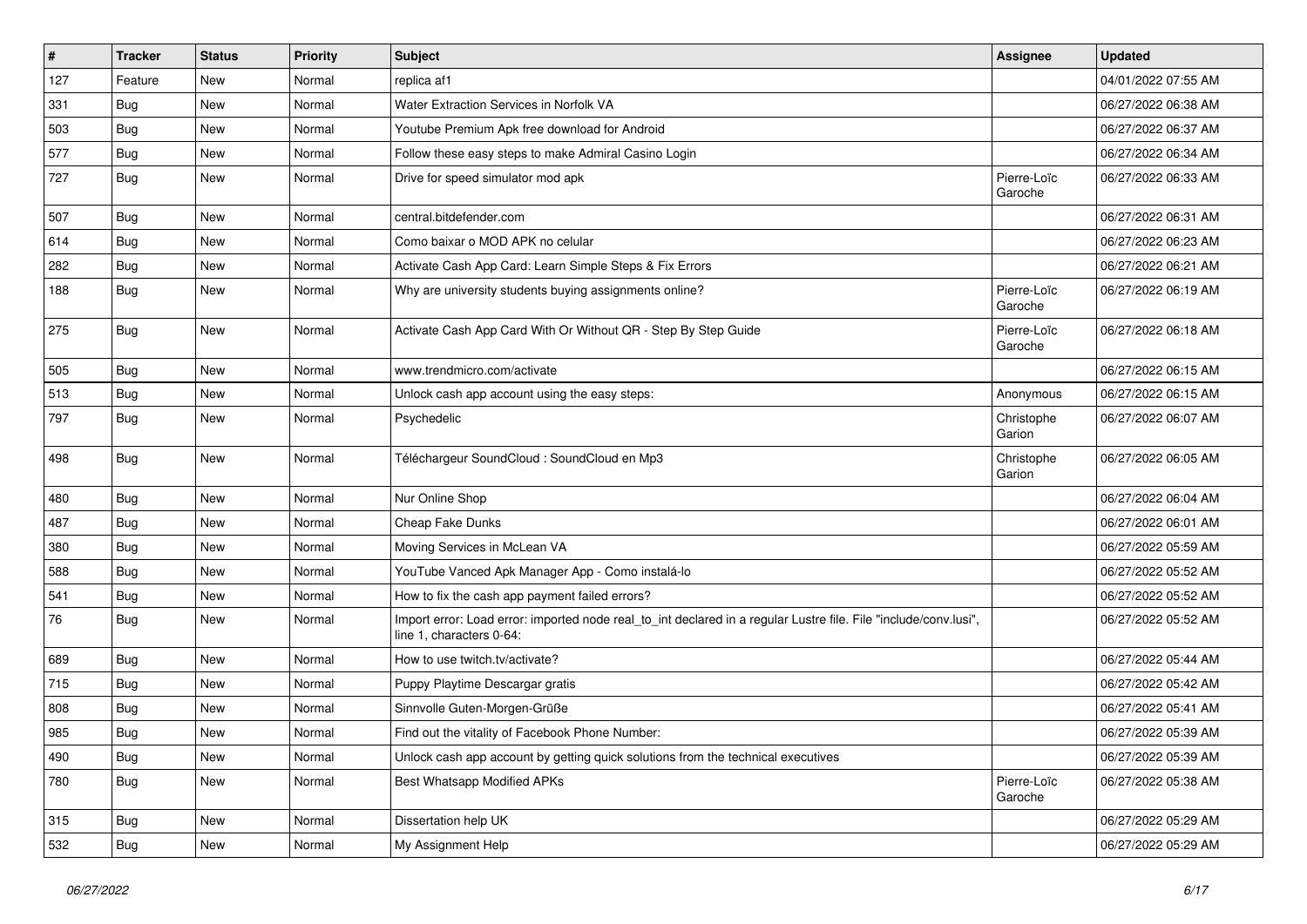| $\vert$ # | <b>Tracker</b> | <b>Status</b> | <b>Priority</b> | Subject                                                                                                                                                                                                                                           | <b>Assignee</b>        | <b>Updated</b>      |
|-----------|----------------|---------------|-----------------|---------------------------------------------------------------------------------------------------------------------------------------------------------------------------------------------------------------------------------------------------|------------------------|---------------------|
| 496       | Bug            | New           | Normal          | What is Live NetTV?                                                                                                                                                                                                                               |                        | 06/27/2022 05:26 AM |
| 530       | Bug            | <b>New</b>    | Normal          | Cheap Assignment Writing Service UK                                                                                                                                                                                                               | Anonymous              | 06/27/2022 05:23 AM |
| 333       | Bug            | New           | Normal          | Mold Removal Services in Norfolk VA                                                                                                                                                                                                               |                        | 06/27/2022 05:20 AM |
| 484       | Bug            | New           | Normal          | UK best essay writing service                                                                                                                                                                                                                     |                        | 06/27/2022 05:20 AM |
| 228       | Bug            | New           | Normal          | Why Does Cash App Transaction Failed? - Here Is the Answer                                                                                                                                                                                        |                        | 06/27/2022 05:18 AM |
| 181       | Bug            | New           | Normal          | <b>Healthcare Custom Writing Services</b>                                                                                                                                                                                                         |                        | 06/27/2022 05:18 AM |
| 234       | Bug            | New           | Normal          | My Personal Experience With the College Writing Services                                                                                                                                                                                          |                        | 06/27/2022 05:13 AM |
| 248       | <b>Bug</b>     | New           | Normal          | Mobile ringtones and attractiveness ringtones                                                                                                                                                                                                     |                        | 06/27/2022 05:06 AM |
| 534       | <b>Bug</b>     | New           | Normal          | Know how to initiate cash app refund by contacting the technical team                                                                                                                                                                             | Pierre-Loïc<br>Garoche | 06/27/2022 05:06 AM |
| 805       | <b>Bug</b>     | New           | Normal          | Ketamine Online Store                                                                                                                                                                                                                             | Christophe<br>Garion   | 06/27/2022 05:01 AM |
| 702       | Bug            | New           | Normal          | Avail Chime Customer Service to know How To Get Chime Bank Statement                                                                                                                                                                              |                        | 06/27/2022 04:59 AM |
| 694       | <b>Bug</b>     | New           | Normal          | How to Get Guidance On How To Cash App Withdrawal Limit?                                                                                                                                                                                          | Christophe<br>Garion   | 06/27/2022 04:58 AM |
| 508       | <b>Bug</b>     | New           | Normal          | hire a professional dissertation help                                                                                                                                                                                                             |                        | 06/27/2022 04:57 AM |
| 978       | Bug            | New           | Normal          | Delamore Lodge is a place to stay.                                                                                                                                                                                                                |                        | 06/27/2022 04:57 AM |
| 523       | <b>Bug</b>     | New           | Normal          | What Is The Right Google Account Recovery Aid To Regain Account Access?                                                                                                                                                                           | Pierre-Loïc<br>Garoche | 06/27/2022 04:56 AM |
| 531       | Bug            | New           | Normal          | Cheap Assignment Writing Service UK                                                                                                                                                                                                               | Anonymous              | 06/27/2022 04:52 AM |
| 209       | Bug            | New           | Normal          | Neglect to access old Cash App account considering message notice issue? Contact help.                                                                                                                                                            |                        | 06/27/2022 04:49 AM |
| 194       | Bug            | New           | Normal          | lace closure wigs                                                                                                                                                                                                                                 |                        | 06/27/2022 04:48 AM |
| 782       | Bug            | New           | Normal          | Comment faire une sonnerie téléphonique                                                                                                                                                                                                           |                        | 06/27/2022 04:47 AM |
| 278       | <b>Bug</b>     | New           | Normal          | Cash App Help & Solutions - Here You Will Get Better Assistance                                                                                                                                                                                   |                        | 06/27/2022 04:41 AM |
| 502       | Bug            | New           | Normal          | Les instructions pour définir des sonneries pour iPhone sont simples et faciles à suivre                                                                                                                                                          |                        | 06/27/2022 04:40 AM |
| 345       | Bug            | New           | Normal          | Stain Protection Services in Chesapeake VA                                                                                                                                                                                                        |                        | 06/27/2022 04:34 AM |
| 1127      | <b>Bug</b>     | New           | Normal          | Is there any support to find Google Feud answers?                                                                                                                                                                                                 |                        | 06/27/2022 04:27 AM |
| 489       | Bug            | New           | Normal          | Get cash app refund instantly if sent to the wrong person                                                                                                                                                                                         |                        | 06/27/2022 04:26 AM |
| 497       | <b>Bug</b>     | New           | Normal          | Fake Nike Dunk Low Off-White Lot 50                                                                                                                                                                                                               |                        | 06/27/2022 04:21 AM |
| 544       | <b>Bug</b>     | New           | Normal          | Hey! I had a very cool idea to order our general picture on canvas for my family as a gift. But couldn't find a<br>good one. Once my friend advised me this article in which I found what I was looking for and gave a cool<br>gift to my family. |                        | 06/27/2022 04:10 AM |
| 596       | <b>Bug</b>     | New           | Normal          | <b>Kids Games</b>                                                                                                                                                                                                                                 |                        | 06/27/2022 04:08 AM |
| 267       | <b>Bug</b>     | New           | Normal          | How To Use Internet Radio Services To Listen To Your Favorite Songs                                                                                                                                                                               |                        | 06/27/2022 04:05 AM |
| 200       | <b>Bug</b>     | New           | Normal          | uiopi[o                                                                                                                                                                                                                                           |                        | 06/27/2022 04:04 AM |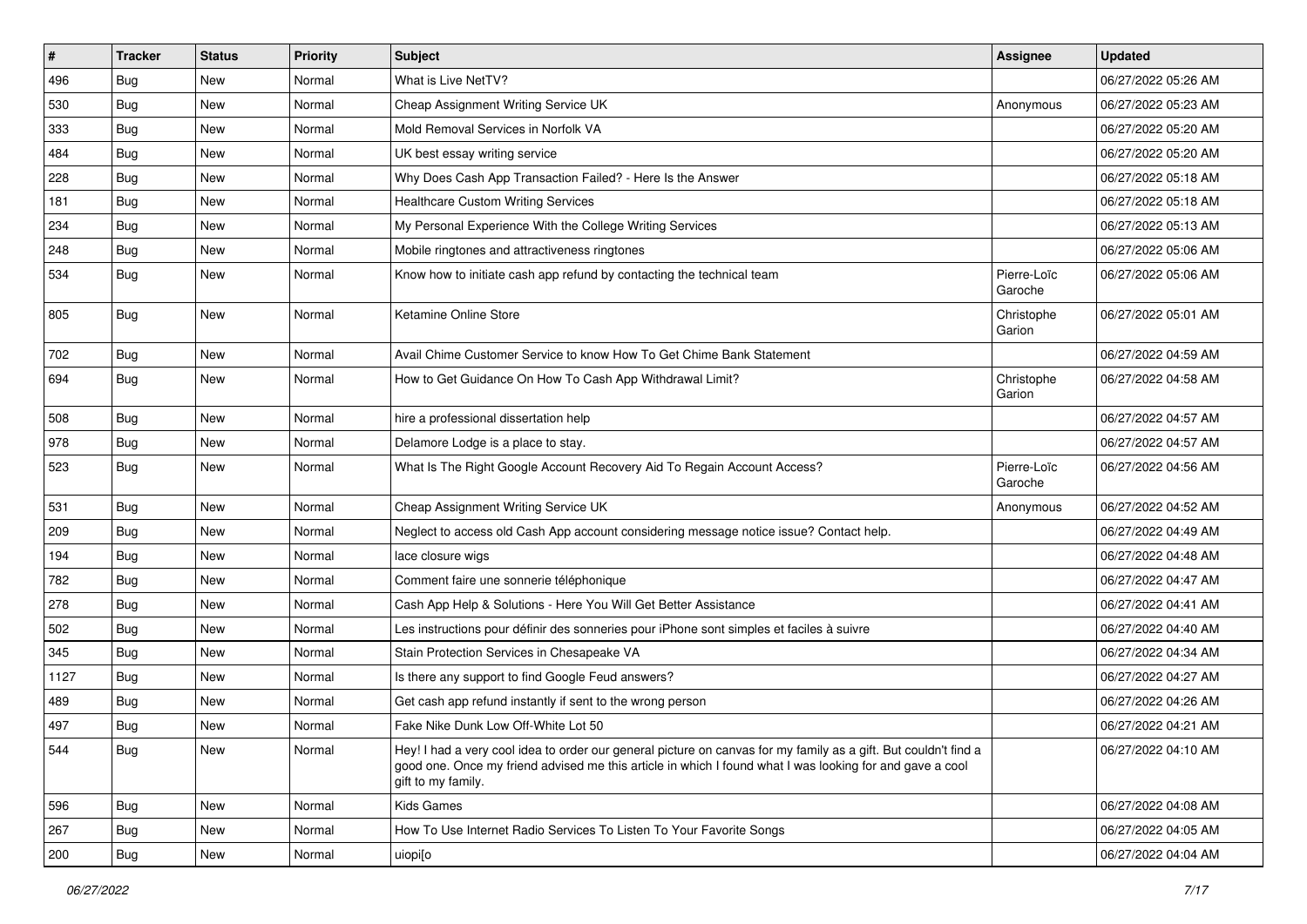| $\vert$ # | <b>Tracker</b> | <b>Status</b> | <b>Priority</b> | Subject                                                                                                                                                                                                                                                               | <b>Assignee</b>        | <b>Updated</b>      |
|-----------|----------------|---------------|-----------------|-----------------------------------------------------------------------------------------------------------------------------------------------------------------------------------------------------------------------------------------------------------------------|------------------------|---------------------|
| 336       | Bug            | New           | Normal          | Tile & Grout Cleaning Services in Norfolk VA                                                                                                                                                                                                                          |                        | 06/27/2022 03:58 AM |
| 538       | Bug            | <b>New</b>    | Normal          | Will cash app refund money if scammed quickly?                                                                                                                                                                                                                        |                        | 06/27/2022 03:57 AM |
| 494       | Bug            | New           | Normal          | <b>Buy Discussion Post</b>                                                                                                                                                                                                                                            |                        | 06/27/2022 03:51 AM |
| 218       | Bug            | New           | Normal          | <b>Popular Educational trends</b>                                                                                                                                                                                                                                     |                        | 06/27/2022 03:49 AM |
| 656       | Bug            | New           | Normal          | Kiwi Nutrition Facts And Health Benefits                                                                                                                                                                                                                              |                        | 06/27/2022 03:49 AM |
| 518       | Bug            | New           | Normal          | How To Check The Balance Of Cash App Account By Taking Cash App Support?                                                                                                                                                                                              |                        | 06/27/2022 03:46 AM |
| 504       | Bug            | New           | Normal          | A beginner should always look for online Java assignment help!                                                                                                                                                                                                        |                        | 06/27/2022 03:43 AM |
| 525       | Bug            | New           | Normal          | If you don't have a QR code: How to activate cash app card in app                                                                                                                                                                                                     |                        | 06/27/2022 03:42 AM |
| 222       | Bug            | <b>New</b>    | Normal          | Social Profile links                                                                                                                                                                                                                                                  |                        | 06/27/2022 03:39 AM |
| 672       | Bug            | New           | Normal          | The easiest way to delete ringtones on iPhone                                                                                                                                                                                                                         |                        | 06/27/2022 03:38 AM |
| 138       | <b>Bug</b>     | New           | Normal          | own-sweethome                                                                                                                                                                                                                                                         |                        | 06/27/2022 03:36 AM |
| 74        | Bug            | New           | Normal          | const is not supported inside contract                                                                                                                                                                                                                                | Pierre-Loïc<br>Garoche | 06/27/2022 03:35 AM |
| 482       | Bug            | New           | Normal          | <b>Text Window</b>                                                                                                                                                                                                                                                    |                        | 06/27/2022 03:29 AM |
| 593       | <b>Bug</b>     | <b>New</b>    | Normal          | Eiffel Spark Ultimate C2 SN series is a fully synthetic range of advanced performance engine oils blended<br>in high performance fully synthetic (PAO - polyalphaolefin) basestocks fortified with advanced technology<br>additive system, specifically formulated to |                        | 06/27/2022 03:28 AM |
| 153       | <b>Bug</b>     | New           | Normal          | urgent loan online                                                                                                                                                                                                                                                    | Christophe<br>Garion   | 06/27/2022 03:27 AM |
| 966       | Bug            | New           | Normal          | How to Download the Filmes                                                                                                                                                                                                                                            |                        | 06/27/2022 03:25 AM |
| 169       | Bug            | New           | Normal          | CV Maker - UAE CV Writing Agency                                                                                                                                                                                                                                      |                        | 06/27/2022 03:19 AM |
| 146       | Bug            | New           | Normal          | bayabais                                                                                                                                                                                                                                                              |                        | 06/27/2022 03:14 AM |
| 211       | Bug            | New           | Normal          | Problem in Cash App rebate? Call Cash App customer service number for help.                                                                                                                                                                                           |                        | 06/27/2022 03:08 AM |
| 1077      | Bug            | New           | Normal          | Les excellentes façons d'utiliser ces images                                                                                                                                                                                                                          |                        | 06/27/2022 03:08 AM |
| 119       | Bug            | <b>New</b>    | Normal          | klhjigyu                                                                                                                                                                                                                                                              |                        | 06/27/2022 03:07 AM |
| 506       | Bug            | New           | Normal          | www.trendmicro.com/activate                                                                                                                                                                                                                                           |                        | 06/27/2022 03:07 AM |
| 292       | <b>Bug</b>     | New           | Normal          | Venmo to Cash App Transfer Of Money- Explore Here                                                                                                                                                                                                                     |                        | 06/27/2022 03:05 AM |
| 474       | Bug            | New           | Normal          | Floor Waxing Arlington MA                                                                                                                                                                                                                                             |                        | 06/27/2022 03:03 AM |
| 501       | Bug            | <b>New</b>    | Normal          | How Do I Annihilate Cash App Transfer Failed Problems Effectively                                                                                                                                                                                                     | Pierre-Loïc<br>Garoche | 06/27/2022 02:49 AM |
| 696       | Bug            | New           | Normal          | How to Install the TuMangaOnline App                                                                                                                                                                                                                                  |                        | 06/27/2022 02:49 AM |
| 1018      | Bug            | New           | Normal          | So erhalten Sie ein kostenloses Hörbuch                                                                                                                                                                                                                               |                        | 06/27/2022 02:48 AM |
| 157       | Bug            | New           | Normal          | Forget cash app pin                                                                                                                                                                                                                                                   |                        | 06/27/2022 02:47 AM |
| 687       | Bug            | New           | Normal          | How to use twitch.tv/activate?                                                                                                                                                                                                                                        |                        | 06/27/2022 02:47 AM |
| 468       | Bug            | New           | Normal          | Floor Cleaning Westchester MA                                                                                                                                                                                                                                         |                        | 06/27/2022 02:41 AM |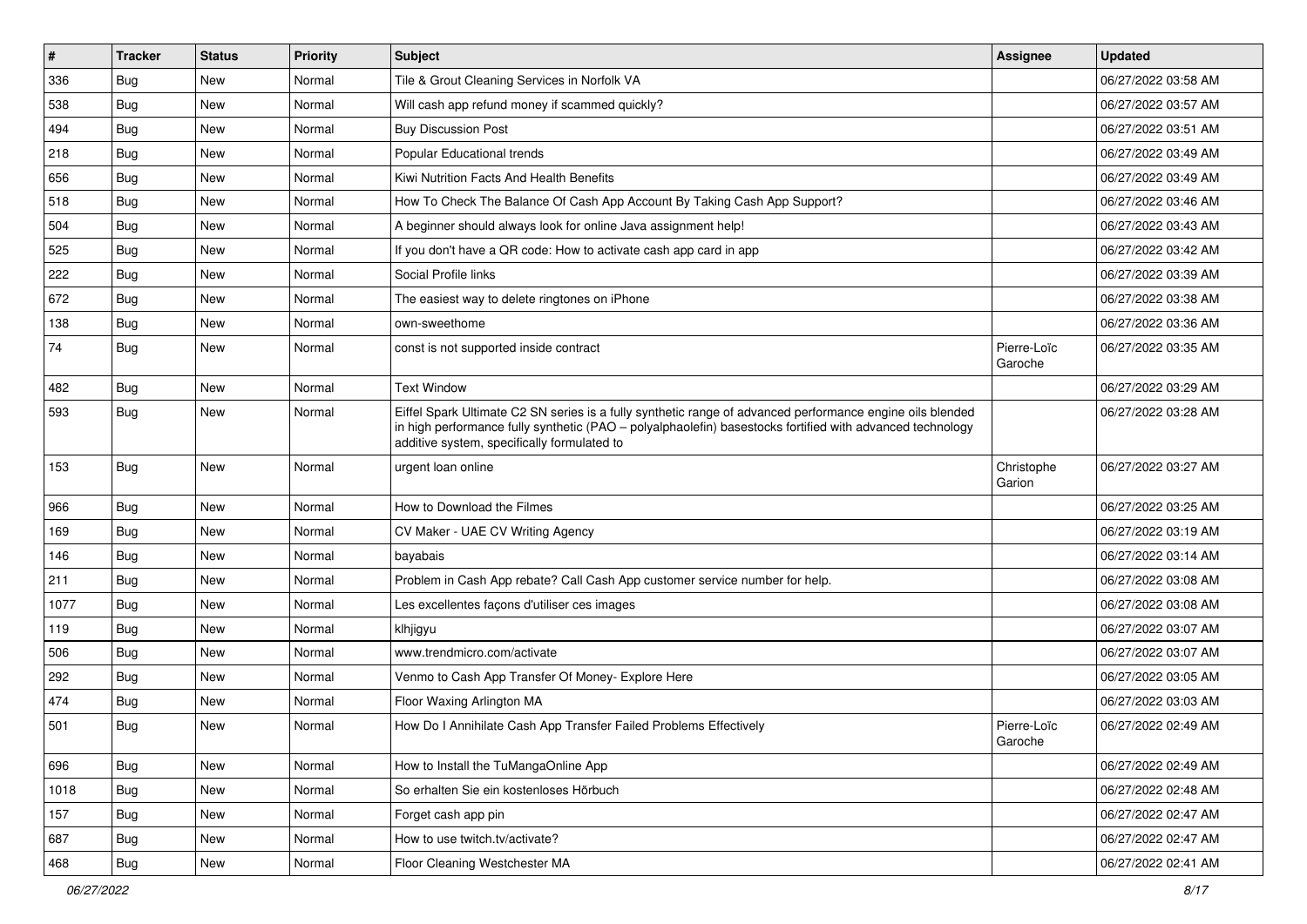| #    | <b>Tracker</b> | <b>Status</b> | <b>Priority</b> | <b>Subject</b>                                                                       | <b>Assignee</b>        | <b>Updated</b>      |
|------|----------------|---------------|-----------------|--------------------------------------------------------------------------------------|------------------------|---------------------|
| 1112 | <b>Bug</b>     | New           | Normal          | What Cash App Policy Says If Random Person Sent Me Money On Cash App?                |                        | 06/27/2022 02:39 AM |
| 561  | Bug            | New           | Normal          | Enjoy the Full YouTube Premium Experience With YouTube Premium Membership            |                        | 06/27/2022 02:37 AM |
| 569  | Bug            | New           | Normal          | What is the incoming and outgoing mail server for Outlook IMAP settings?             | Pierre-Loïc<br>Garoche | 06/27/2022 02:29 AM |
| 167  | Bug            | New           | Normal          | instant loan without documents                                                       | Anonymous              | 06/27/2022 02:27 AM |
| 261  | Bug            | New           | Normal          | Ringtone Downloads - Easy Ways Come Up With Your Own Ringtones                       |                        | 06/27/2022 02:23 AM |
| 1001 | <b>Bug</b>     | New           | Normal          | Venmo Keep Saying Error?                                                             |                        | 06/27/2022 02:20 AM |
| 1117 | Bug            | New           | Normal          | Equal Words - Word search game for PC and Windows Phone                              |                        | 06/27/2022 02:12 AM |
| 488  | <b>Bug</b>     | New           | Normal          | Quick solution to solve cash app dispute by the technical team                       |                        | 06/27/2022 02:04 AM |
| 632  | <b>Bug</b>     | New           | Normal          | CheapestMedsShop   100% Safe Medicines Online in UK & AUS.                           |                        | 06/27/2022 02:04 AM |
| 616  | Bug            | New           | Normal          | Buy Anavar Tablets   Anavar For Sale in USA, UK & Australia                          |                        | 06/27/2022 02:02 AM |
| 789  | <b>Bug</b>     | New           | Normal          | Full version                                                                         |                        | 06/27/2022 02:01 AM |
| 196  | Bug            | New           | Normal          | Homoeobazaar For Homeopathy Medicines                                                |                        | 06/27/2022 01:58 AM |
| 262  | <b>Bug</b>     | New           | Normal          | It this true to dealing Wuth                                                         |                        | 06/27/2022 01:57 AM |
| 244  | Bug            | New           | Normal          | Quels sont les avantages des stations de radio en ligne.                             |                        | 06/27/2022 01:54 AM |
| 215  | <b>Bug</b>     | New           | Normal          | How For Top Level Cell Phone For You                                                 |                        | 06/27/2022 01:50 AM |
| 372  | <b>Bug</b>     | New           | Normal          | Auto Transport Services in Arlington County VA                                       |                        | 06/27/2022 01:42 AM |
| 246  | Bug            | New           | Normal          | The Beast App                                                                        |                        | 06/27/2022 01:30 AM |
| 154  | <b>Bug</b>     | New           | Normal          | fdgyyrut gyrtrw                                                                      |                        | 06/27/2022 01:21 AM |
| 139  | <b>Bug</b>     | New           | Normal          | relseo                                                                               |                        | 06/27/2022 01:20 AM |
| 536  | <b>Bug</b>     | New           | Normal          | How to check the balance on the cash app card                                        | Hamza<br>Bourbouh      | 06/27/2022 01:12 AM |
| 149  | Bug            | New           | Normal          | dftgy                                                                                |                        | 06/27/2022 01:11 AM |
| 190  | Bug            | New           | Normal          | All About Cash App Transfer Fail Problems                                            |                        | 06/27/2022 01:05 AM |
| 347  | Bug            | New           | Normal          | Eco/Green Cleaning Services in Chesapeake VA                                         |                        | 06/27/2022 01:05 AM |
| 500  | Bug            | New           | Normal          | Simply contact the technical team, to find the solution to cash app refund problems. | Pierre-Loïc<br>Garoche | 06/27/2022 01:04 AM |
| 114  | Bug            | New           | Normal          | <b>Medical Research Writing Services</b>                                             |                        | 06/27/2022 12:57 AM |
| 758  | <b>Bug</b>     | New           | Normal          | How Do I Study Consistently For Hours?                                               |                        | 06/27/2022 12:49 AM |
| 514  | <b>Bug</b>     | New           | Normal          | Trans-Caribbean                                                                      |                        | 06/27/2022 12:46 AM |
| 651  | <b>Bug</b>     | New           | Normal          | Salmon Health Benefits                                                               |                        | 06/27/2022 12:42 AM |
| 684  | Bug            | New           | Normal          | Difference between paper map and online map                                          |                        | 06/27/2022 12:34 AM |
| 492  | Bug            | New           | Normal          | HD Streamz MOD APK v3.5.5 (Keine Werbung)                                            |                        | 06/27/2022 12:30 AM |
| 317  | Bug            | New           | Normal          | Eco/Green Cleaning Services in Virginia Beach VA                                     |                        | 06/27/2022 12:26 AM |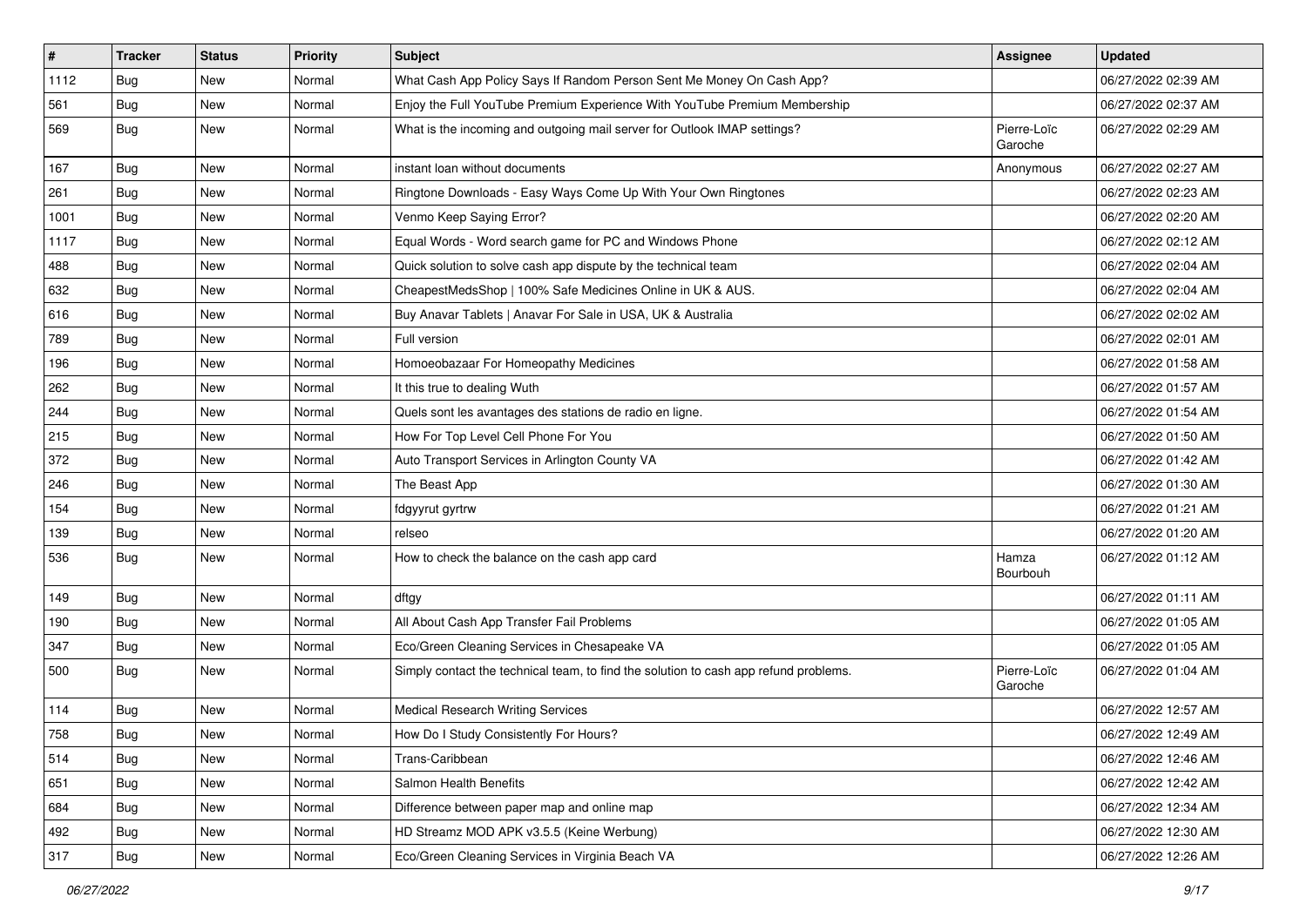| $\sharp$ | <b>Tracker</b> | <b>Status</b> | <b>Priority</b> | Subject                                                                                | <b>Assignee</b>        | <b>Updated</b>      |
|----------|----------------|---------------|-----------------|----------------------------------------------------------------------------------------|------------------------|---------------------|
| 998      | <b>Bug</b>     | New           | Normal          | Is It Hard to Solve Wordle An                                                          |                        | 06/27/2022 12:24 AM |
| 495      | Bug            | <b>New</b>    | Normal          | Twitch Clip Downloader Download Twitch Clips Online 2021                               |                        | 06/27/2022 12:18 AM |
| 612      | Bug            | New           | Normal          | Luxury Slingshot Rental                                                                |                        | 06/27/2022 12:17 AM |
| 289      | <b>Bug</b>     | New           | Normal          | Recover Yahoo Mail Forgotten Password - Explore Kanata Chinese                         |                        | 06/27/2022 12:14 AM |
| 619      | Bug            | <b>New</b>    | Normal          | Online Trusted Medicine Store in US for Health - Genericmedsupply                      |                        | 06/27/2022 12:12 AM |
| 595      | <b>Bug</b>     | New           | Normal          | RFM Online - une révolution dans la gestion de l'identité numérique                    |                        | 06/27/2022 12:05 AM |
| 75       | Bug            | New           | Normal          | exception File "checks/algebraicLoop.ml", line 368, characters 16-22: Assertion failed |                        | 06/26/2022 11:54 PM |
| 143      | Bug            | New           | Normal          | Bob lace front wigs                                                                    |                        | 06/26/2022 11:52 PM |
| 643      | Bug            | <b>New</b>    | Normal          | Oreo TV Apk Download                                                                   |                        | 06/26/2022 11:50 PM |
| 159      | Bug            | <b>New</b>    | Normal          | xfguih njgkh                                                                           |                        | 06/26/2022 11:38 PM |
| 697      | <b>Bug</b>     | New           | Normal          | How to Descargar Pura TV For Android                                                   |                        | 06/26/2022 11:36 PM |
| 145      | Bug            | New           | Normal          | abdulbaissagar                                                                         |                        | 06/26/2022 11:32 PM |
| 992      | Bug            | <b>New</b>    | Normal          | So vergrößern Sie Ihr Instagram-Profilbild                                             |                        | 06/26/2022 11:29 PM |
| 219      | <b>Bug</b>     | New           | Normal          | Free Ringtones for Cell Phones.                                                        |                        | 06/26/2022 11:25 PM |
| 748      | Bug            | <b>New</b>    | Normal          | Il y a quelques façons d'obtenir des sonneries gratuites pour votre iPhone             |                        | 06/26/2022 11:24 PM |
| 815      | Bug            | New           | Normal          | how do i call cash app customer service                                                | Xavier Thirioux        | 06/26/2022 10:54 PM |
| 571      | Bug            | New           | Normal          | How may the Cash app dispute your trade?                                               | Pierre-Loïc<br>Garoche | 06/26/2022 10:48 PM |
| 164      | Bug            | <b>New</b>    | Normal          | dfgbd                                                                                  |                        | 06/26/2022 10:46 PM |
| 962      | Bug            | New           | Normal          | Kostenlose Hörbücher                                                                   |                        | 06/26/2022 10:45 PM |
| 183      | Bug            | <b>New</b>    | Normal          | Nursing Assignment Help Online                                                         |                        | 06/26/2022 10:45 PM |
| 774      | <b>Bug</b>     | <b>New</b>    | Normal          | Follow proper initiatives                                                              |                        | 06/26/2022 10:40 PM |
| 269      | Bug            | <b>New</b>    | Normal          | Is there such a site for app design?                                                   | Anonymous              | 06/26/2022 10:36 PM |
| 719      | <b>Bug</b>     | New           | Normal          | How Do I Send \$5000 Through Cash App Account With Ease?                               |                        | 06/26/2022 10:14 PM |
| 533      | <b>Bug</b>     | New           | Normal          | How to complete the homework assignments in economics in the easiest way?              |                        | 06/26/2022 10:12 PM |
| 590      | Bug            | <b>New</b>    | Normal          | Follow proper initiatives to check my cash app card balance:                           |                        | 06/26/2022 10:09 PM |
| 938      | <b>Bug</b>     | New           | Normal          | Would you like to have your own ringtone                                               | Christophe<br>Garion   | 06/26/2022 09:54 PM |
| 645      | Bug            | New           | Normal          | thong tin chinh xac nhat hom nay                                                       |                        | 06/26/2022 09:46 PM |
| 764      | Bug            | New           | Normal          | What is available to see what I can watch HBO Max?                                     |                        | 06/26/2022 08:52 PM |
| 576      | Bug            | New           | Normal          | So laden Sie ein Instagram-Bild herunter                                               |                        | 06/26/2022 08:46 PM |
| 769      | <b>Bug</b>     | New           | Normal          | check my cash app                                                                      |                        | 06/26/2022 08:33 PM |
| 280      | Bug            | New           | Normal          | Pacific Web Design                                                                     |                        | 06/26/2022 08:18 PM |
| 512      | <b>Bug</b>     | New           | Normal          | The Importance Of Using Custom Writing Services                                        |                        | 06/26/2022 08:04 PM |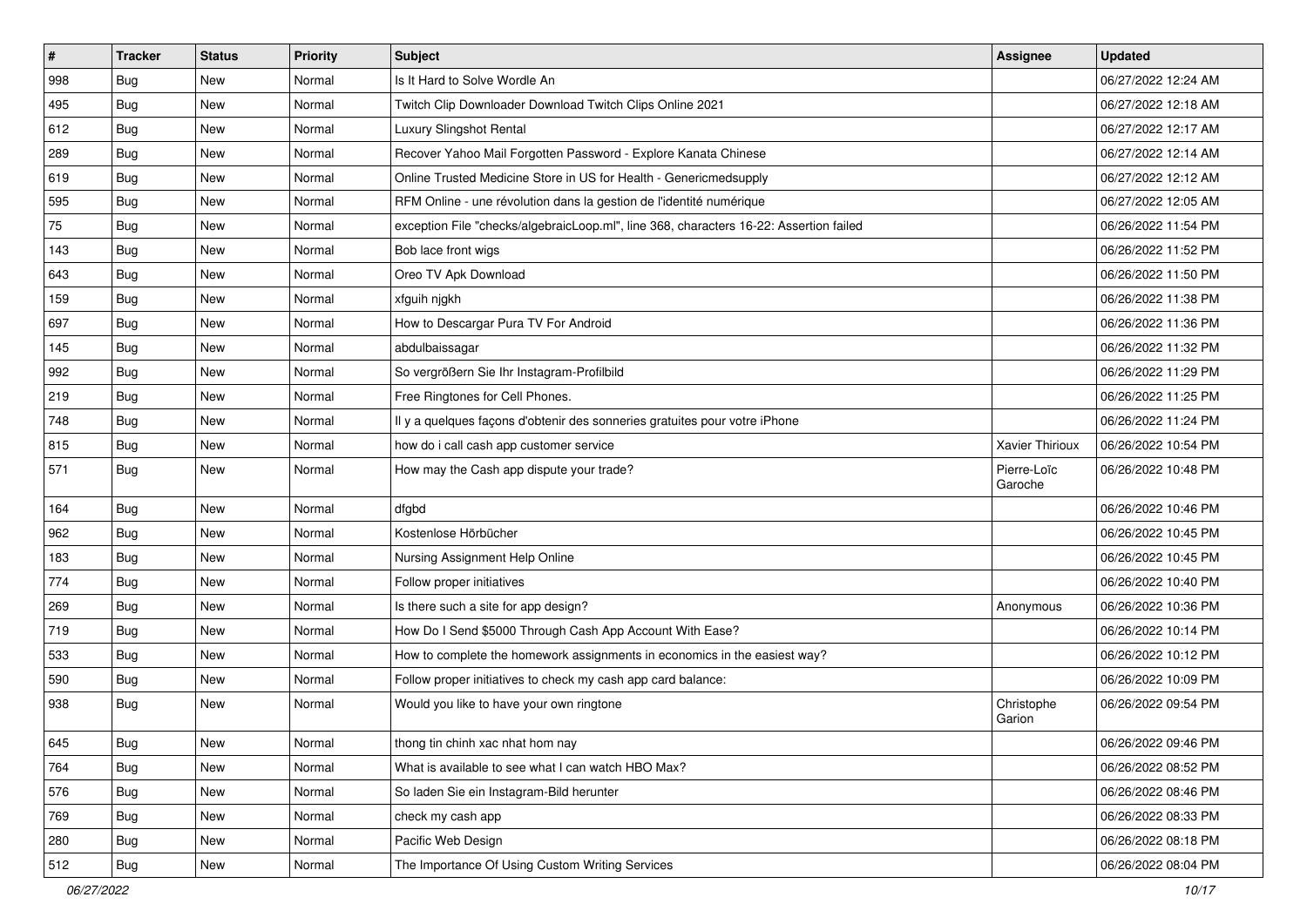| $\vert$ # | <b>Tracker</b> | <b>Status</b> | <b>Priority</b> | <b>Subject</b>                                             | Assignee             | <b>Updated</b>      |
|-----------|----------------|---------------|-----------------|------------------------------------------------------------|----------------------|---------------------|
| 460       | <b>Bug</b>     | New           | Normal          | Floor Cleaning Medford MA                                  |                      | 06/26/2022 08:00 PM |
| 201       | Bug            | New           | Normal          | closure wig                                                |                      | 06/26/2022 07:50 PM |
| 302       | Bug            | New           | Normal          | Auto Electrical Repair Services in Norcross GA             |                      | 06/26/2022 07:49 PM |
| 168       | <b>Bug</b>     | New           | Normal          | UFC 256 Live Stream Online                                 |                      | 06/26/2022 07:47 PM |
| 939       | Bug            | New           | Normal          | Ability to change sound notifications                      | Christophe<br>Garion | 06/26/2022 07:37 PM |
| 970       | <b>Bug</b>     | New           | Normal          | The Amount Of Time Does Cash App Direct Deposit Time Take? |                      | 06/26/2022 07:32 PM |
| 655       | <b>Bug</b>     | New           | Normal          | <b>Eggplant Health Benefits</b>                            |                      | 06/26/2022 07:21 PM |
| 773       | Bug            | New           | Normal          | Spades - Play online free                                  |                      | 06/26/2022 07:18 PM |
| 471       | <b>Bug</b>     | <b>New</b>    | Normal          | Residential Floor Cleaning Westchester MA                  |                      | 06/26/2022 07:15 PM |
| 820       | Bug            | New           | Normal          | Metal Slug Apk para Android                                |                      | 06/26/2022 07:14 PM |
| 132       | <b>Bug</b>     | New           | Normal          | concrete-everything                                        |                      | 06/26/2022 06:56 PM |
| 1104      | Bug            | New           | Normal          | Idle game fix bug                                          |                      | 06/26/2022 06:52 PM |
| 690       | <b>Bug</b>     | New           | Normal          | campervan hire                                             |                      | 06/26/2022 06:47 PM |
| 752       | <b>Bug</b>     | New           | Normal          | Plagerism checker                                          |                      | 06/26/2022 06:33 PM |
| 795       | Bug            | New           | Normal          | Drift Boss - Exciting Race                                 |                      | 06/26/2022 06:32 PM |
| 529       | <b>Bug</b>     | New           | Normal          | Thop TV APK - Free Download for Android                    |                      | 06/26/2022 06:28 PM |
| 785       | Bug            | New           | Normal          | How To Get Money Off Cash App Without Card Or With A Card? |                      | 06/26/2022 06:26 PM |
| 1108      | <b>Bug</b>     | New           | Normal          | Six Guns Mod Apk Answers Your Questions                    |                      | 06/26/2022 06:26 PM |
| 585       | Bug            | New           | Normal          | What is cash app help number?                              |                      | 06/26/2022 06:21 PM |
| 787       | Bug            | New           | Normal          | Assured Assignment Help                                    |                      | 06/26/2022 06:14 PM |
| 825       | <b>Bug</b>     | New           | Normal          | Lucky Patcher Download                                     |                      | 06/26/2022 06:09 PM |
| 579       | <b>Bug</b>     | New           | Normal          | YOUR CV MAKES YOUR FIRST IMPRESSION                        | Christophe<br>Garion | 06/26/2022 06:07 PM |
| 1096      | <b>Bug</b>     | New           | Normal          | Race and experience new life.                              |                      | 06/26/2022 06:07 PM |
| 129       | Bug            | New           | Normal          | xcvgbgh                                                    |                      | 06/26/2022 06:01 PM |
| 730       | <b>Bug</b>     | New           | Normal          | Canon IJ Network Tool                                      |                      | 06/26/2022 05:51 PM |
| 802       | Bug            | New           | Normal          | Who Is an ETL Engineer                                     |                      | 06/26/2022 05:48 PM |
| 123       | Bug            | New           | Normal          | https://www.reddit.com/r/NRLgrandfinal2020/                |                      | 06/26/2022 05:36 PM |
| 1116      | Bug            | New           | Normal          | ipTV smarts pro                                            |                      | 06/26/2022 05:34 PM |
| 974       | Bug            | New           | Normal          | Watch NCAA Football Live Streaming Free                    |                      | 06/26/2022 05:33 PM |
| 469       | Bug            | New           | Normal          | Germs Removal Westchester MA                               |                      | 06/26/2022 05:31 PM |
| 622       | Bug            | New           | Normal          | CheapestMedsShop   100% Safe Medicines Online in UK & AUS. |                      | 06/26/2022 05:27 PM |
| 1098      | Bug            | New           | Normal          | Life of a Fisherman                                        |                      | 06/26/2022 05:16 PM |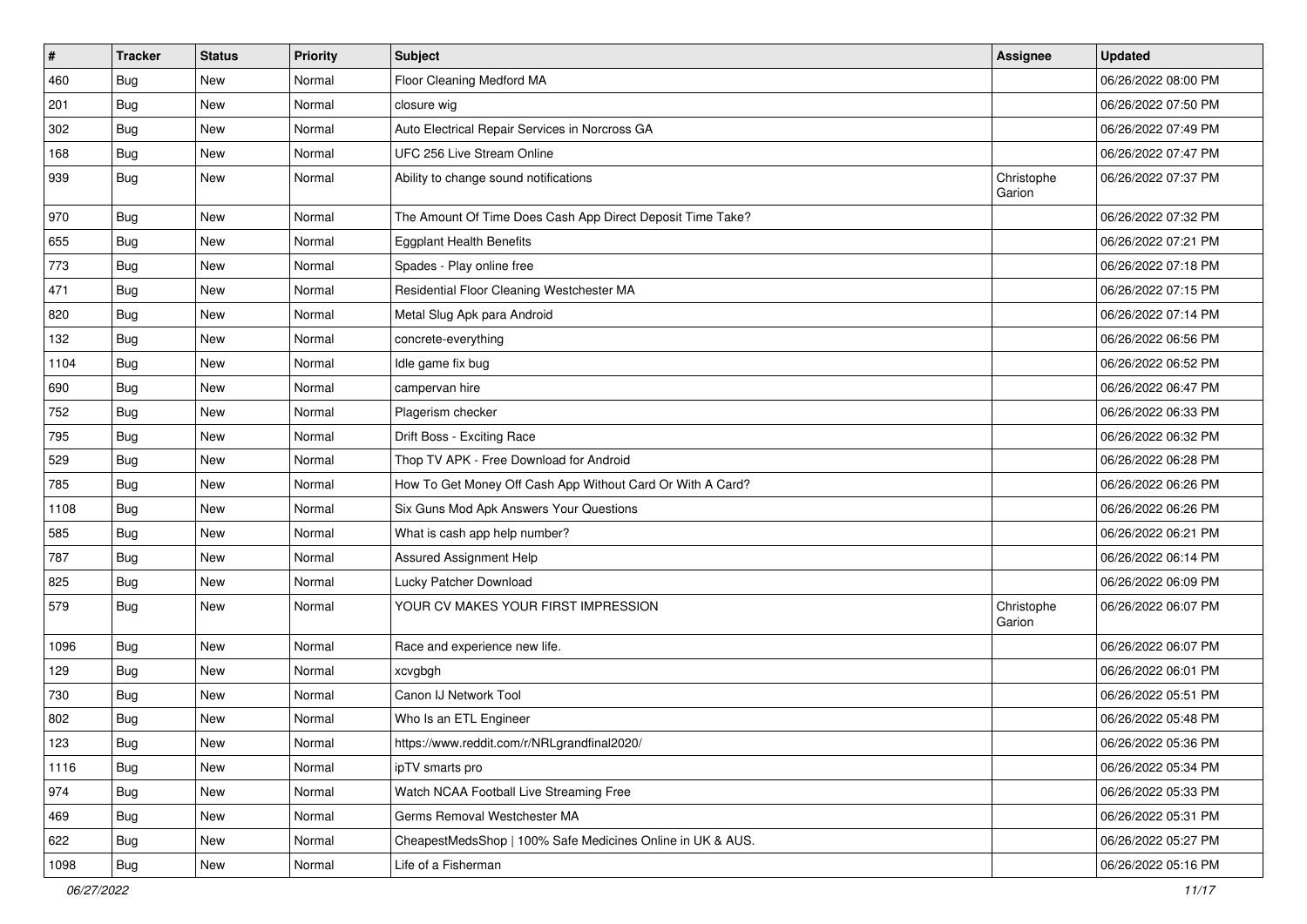| $\vert$ # | <b>Tracker</b> | <b>Status</b> | <b>Priority</b> | <b>Subject</b>                                                             | Assignee               | <b>Updated</b>      |
|-----------|----------------|---------------|-----------------|----------------------------------------------------------------------------|------------------------|---------------------|
| 285       | Bug            | New           | Normal          | Have you ever written an essay?                                            |                        | 06/26/2022 05:15 PM |
| 673       | Bug            | <b>New</b>    | Normal          | Learn the basics of pixel art - Clear grid                                 |                        | 06/26/2022 04:57 PM |
| 716       | <b>Bug</b>     | New           | Normal          | La celebración de un BabyShower.                                           |                        | 06/26/2022 04:56 PM |
| 666       | Bug            | New           | Normal          | 470+ pages à colorier de Noël                                              |                        | 06/26/2022 04:55 PM |
| 535       | <b>Bug</b>     | <b>New</b>    | Normal          | Getting Tangled Problems When You Try To Apply For Cash App Delete Account | Christophe<br>Garion   | 06/26/2022 04:51 PM |
| 940       | Bug            | <b>New</b>    | Normal          | What is Plex and Is Plex Legal?                                            |                        | 06/26/2022 04:50 PM |
| 809       | Bug            | New           | Normal          | Smash Karts - immerse yourself in the exciting race                        |                        | 06/26/2022 04:49 PM |
| 644       | <b>Bug</b>     | New           | Normal          | <b>TeaTV App Review</b>                                                    |                        | 06/26/2022 04:40 PM |
| 565       | Bug            | New           | Normal          | How To Install RepelisPlus On Your Android Phone?                          |                        | 06/26/2022 04:39 PM |
| 120       | Bug            | New           | Normal          | ghfjtkx                                                                    | Pierre-Loïc<br>Garoche | 06/26/2022 04:31 PM |
| 801       | Bug            | New           | Normal          | Who Is an ETL Engineer                                                     |                        | 06/26/2022 04:29 PM |
| 750       | <b>Bug</b>     | New           | Normal          | Create a Report Template                                                   |                        | 06/26/2022 04:27 PM |
| 601       | Bug            | <b>New</b>    | Normal          | Best Essay Writing Service UK                                              | Pierre-Loïc<br>Garoche | 06/26/2022 04:23 PM |
| 1097      | <b>Bug</b>     | New           | Normal          | Race and experience new life.                                              |                        | 06/26/2022 04:22 PM |
| 712       | Bug            | New           | Normal          | <b>Tips and Tricks</b>                                                     |                        | 06/26/2022 04:19 PM |
| 233       | <b>Bug</b>     | New           | Normal          | Anauthorsway.com: My User Experience                                       |                        | 06/26/2022 04:14 PM |
| 817       | Bug            | New           | Normal          | Pacman 30th Anniversary                                                    |                        | 06/26/2022 04:13 PM |
| 631       | Bug            | New           | Normal          | How Can I Load Cash App Card at Walmart straight away?                     |                        | 06/26/2022 04:07 PM |
| 732       | Bug            | New           | Normal          | Get rectifications steps about why cash app transfer failed                |                        | 06/26/2022 03:28 PM |
| 515       | <b>Bug</b>     | <b>New</b>    | Normal          | Fragment Nike Dunk High Tokyo Fake                                         |                        | 06/26/2022 03:25 PM |
| 284       | Bug            | New           | Normal          | All About Cash App Transfer Fail Problems                                  |                        | 06/26/2022 03:15 PM |
| 193       | <b>Bug</b>     | New           | Normal          | 18% Discount on Homeopathic medicines                                      |                        | 06/26/2022 03:13 PM |
| 674       | <b>Bug</b>     | <b>New</b>    | Normal          | The best game in 2021                                                      | Pierre-Loïc<br>Garoche | 06/26/2022 03:10 PM |
| 158       | Bug            | <b>New</b>    | Normal          | dfghj zcvgh                                                                |                        | 06/26/2022 02:58 PM |
| 592       | <b>Bug</b>     | New           | Normal          | Deezer Premium APK - Baixe músicas de qualquer lugar do mundo de graça     |                        | 06/26/2022 02:55 PM |
| 519       | <b>Bug</b>     | New           | Normal          | Are you finding online UK Assignment writers?                              |                        | 06/26/2022 02:55 PM |
| 247       | <b>Bug</b>     | New           | Normal          | best 4 Channel Amp                                                         |                        | 06/26/2022 02:47 PM |
| 312       | <b>Bug</b>     | New           | Normal          | Stain Protection Services in Virginia Beach VA                             |                        | 06/26/2022 02:46 PM |
| 582       | Bug            | New           | Normal          | Cash App Won't Let Me Send Money If There Is A Low Balance Available       | Pierre-Loïc<br>Garoche | 06/26/2022 02:39 PM |
| 822       | Bug            | New           | Normal          | Dowload Your Boyfriend Game                                                |                        | 06/26/2022 02:21 PM |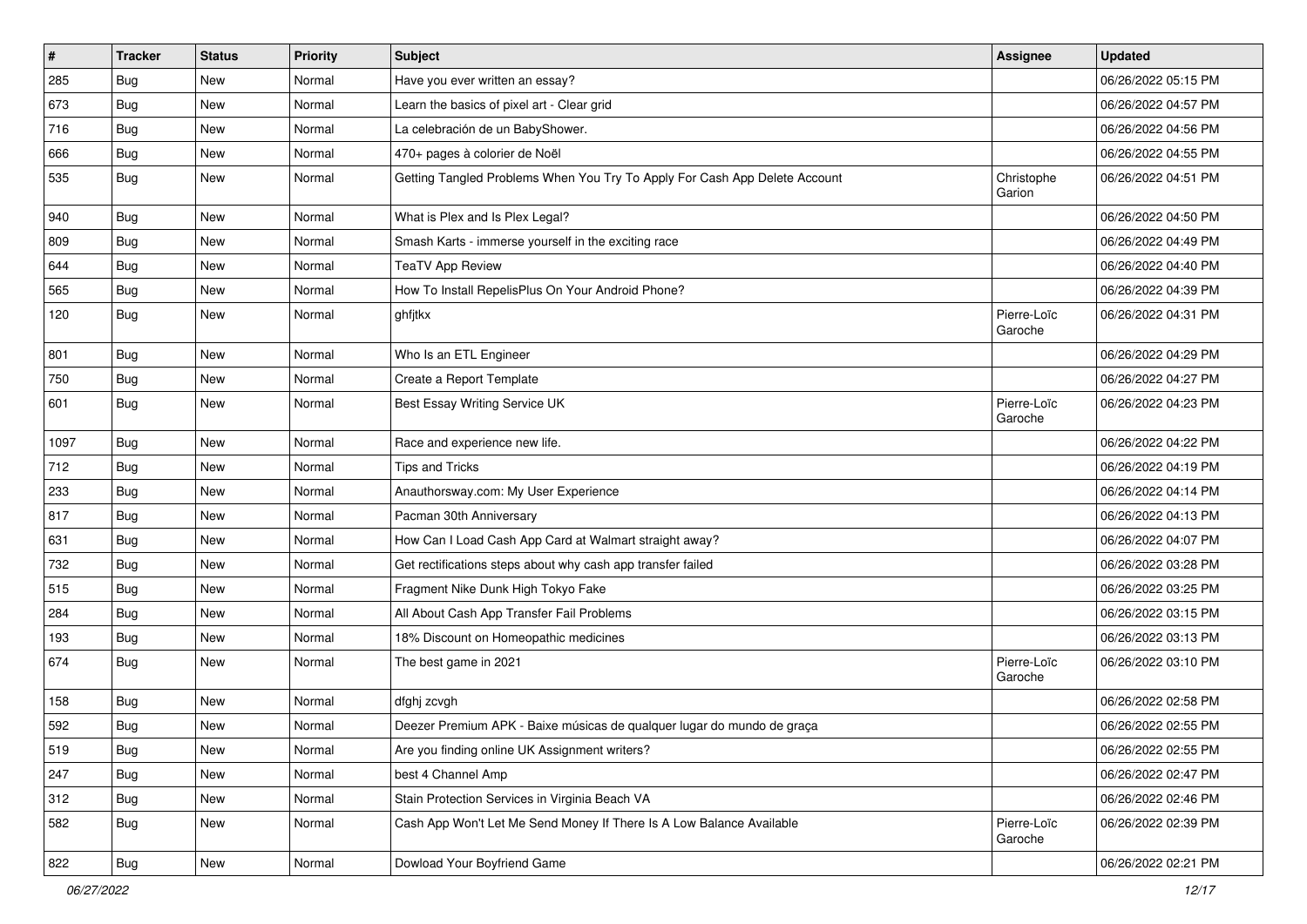| $\sharp$ | <b>Tracker</b> | <b>Status</b> | <b>Priority</b> | <b>Subject</b>                                                                | <b>Assignee</b>        | <b>Updated</b>      |
|----------|----------------|---------------|-----------------|-------------------------------------------------------------------------------|------------------------|---------------------|
| 250      | <b>Bug</b>     | New           | Normal          | Reviews of phone ringtones                                                    |                        | 06/26/2022 02:11 PM |
| 573      | <b>Bug</b>     | New           | Normal          | Experimente lo mejor en la aplicación Apk de juegos gratis                    |                        | 06/26/2022 02:11 PM |
| 961      | <b>Bug</b>     | New           | Normal          | TeaTv is an Android                                                           |                        | 06/26/2022 02:02 PM |
| 589      | <b>Bug</b>     | New           | Normal          | How can I get the cash app phone number of customer support?                  |                        | 06/26/2022 01:59 PM |
| 754      | <b>Bug</b>     | <b>New</b>    | Normal          | Cómo descargar tonos gratis de teléfono celular                               |                        | 06/26/2022 01:56 PM |
| 568      | <b>Bug</b>     | New           | Normal          | Instale a versão mais recente do YouTube Premium                              |                        | 06/26/2022 01:53 PM |
| 768      | <b>Bug</b>     | New           | Normal          | Where can you buy best jackets online?                                        |                        | 06/26/2022 01:50 PM |
| 144      | <b>Bug</b>     | New           | Normal          | curly bob lace front wigs                                                     |                        | 06/26/2022 01:44 PM |
| 705      | <b>Bug</b>     | New           | Normal          | wuxiaworld                                                                    |                        | 06/26/2022 01:43 PM |
| 784      | Bug            | <b>New</b>    | Normal          | How To Add Money On Cash App Card And Check The Funds?                        |                        | 06/26/2022 01:43 PM |
| 553      | <b>Bug</b>     | New           | Normal          | Cinema HD APK - Free Movie Enjoyment App on Android                           |                        | 06/26/2022 01:39 PM |
| 699      | <b>Bug</b>     | New           | Normal          | Would you be able to utilize Cash App Twitch?                                 |                        | 06/26/2022 01:31 PM |
| 735      | Bug            | New           | Normal          | A quick fix of how to get money back from cash app stocks                     |                        | 06/26/2022 01:31 PM |
| 265      | <b>Bug</b>     | New           | Normal          | 3 Faq's On Downloading To Your Apple Ipod                                     |                        | 06/26/2022 01:26 PM |
| 623      | <b>Bug</b>     | New           | Normal          | Listen to online radio stations for mobile phones                             |                        | 06/26/2022 01:20 PM |
| 640      | <b>Bug</b>     | New           | Normal          | play game with me                                                             |                        | 06/26/2022 01:19 PM |
| 759      | Bug            | New           | Normal          | Canon IJ Network Tool                                                         | Pierre-Loïc<br>Garoche | 06/26/2022 01:17 PM |
| 88       | Bug            | New           | Normal          | kind2 output: When for node arguments                                         | Pierre-Loïc<br>Garoche | 06/26/2022 01:11 PM |
| 555      | Bug            | <b>New</b>    | Normal          | web design development in hyderabad                                           |                        | 06/26/2022 01:08 PM |
| 798      | <b>Bug</b>     | New           | Normal          | Who Is an ETL Engineer                                                        |                        | 06/26/2022 01:07 PM |
| 537      | <b>Bug</b>     | New           | Normal          | Get tech assistance with customer support on ATT Yahoo email login issue.     |                        | 06/26/2022 01:06 PM |
| 664      | <b>Bug</b>     | New           | Normal          | Tea TV Apk Download - The Best Way to Watch Movies Offline                    |                        | 06/26/2022 12:59 PM |
| 811      | <b>Bug</b>     | New           | Normal          | Canon IJ Network Tool                                                         |                        | 06/26/2022 12:58 PM |
| 251      | <b>Bug</b>     | New           | Normal          | All About Cash App Transfer Fail Problems                                     | Pierre-Loïc<br>Garoche | 06/26/2022 12:57 PM |
| 136      | Bug            | New           | Normal          | snappow                                                                       |                        | 06/26/2022 12:51 PM |
| 189      | Bug            | New           | Normal          | <b>College Biology Writing Services</b>                                       |                        | 06/26/2022 12:50 PM |
| 922      | Bug            | New           | Normal          | Why Is The Need For Assignment Writing Services?                              |                        | 06/26/2022 12:42 PM |
| 783      | Bug            | New           | Normal          | How Do I Determine The Reasons And Solutions To Fix Cash App Transfer Failed? |                        | 06/26/2022 12:30 PM |
| 749      | <b>Bug</b>     | New           | Normal          | The Best Bubble Shooter Game for Android                                      |                        | 06/26/2022 12:12 PM |
| 941      | Bug            | New           | Normal          | is Disney Now and Disney Plus different?                                      |                        | 06/26/2022 12:10 PM |
| 1115     | <b>Bug</b>     | New           | Normal          | How to access your saved favorite Tiktok                                      |                        | 06/26/2022 12:01 PM |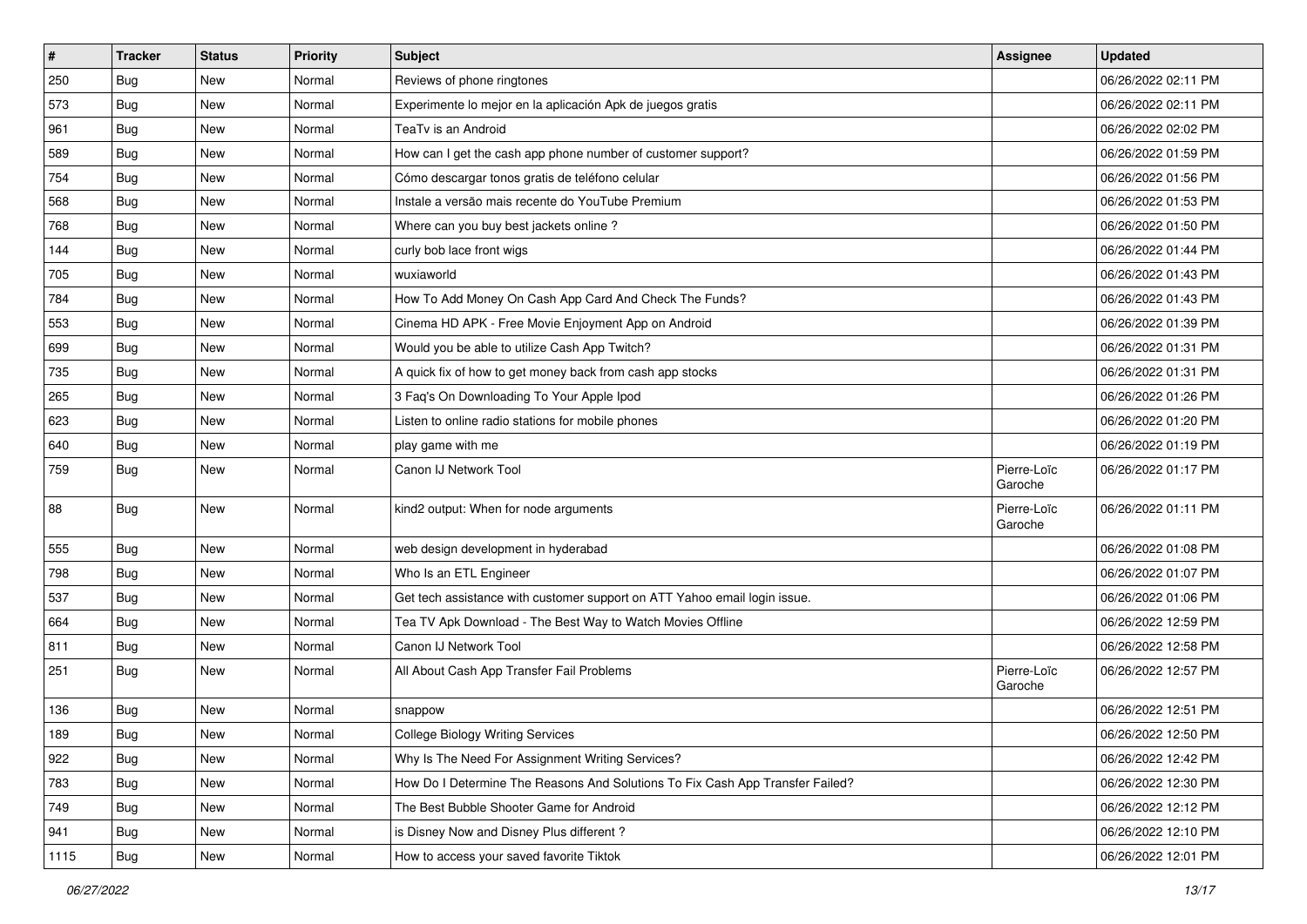| $\vert$ # | <b>Tracker</b> | <b>Status</b> | <b>Priority</b> | <b>Subject</b>                                                                   | <b>Assignee</b>        | <b>Updated</b>      |
|-----------|----------------|---------------|-----------------|----------------------------------------------------------------------------------|------------------------|---------------------|
| 466       | <b>Bug</b>     | New           | Normal          | Floor Stripping Westchester MA                                                   |                        | 06/26/2022 11:57 AM |
| 549       | <b>Bug</b>     | <b>New</b>    | Normal          | Radio Luisteren                                                                  |                        | 06/26/2022 11:56 AM |
| 260       | <b>Bug</b>     | New           | Normal          | Web Design Services Near Me                                                      |                        | 06/26/2022 11:55 AM |
| 264       | Bug            | New           | Normal          | We Buy Your Unwanted Car                                                         | Corentin<br>Lauverjat  | 06/26/2022 11:42 AM |
| 150       | Bug            | New           | Normal          | dfgh                                                                             |                        | 06/26/2022 11:41 AM |
| 1120      | Bug            | <b>New</b>    | Normal          | Summary of 5 best coloring apps on phones                                        |                        | 06/26/2022 11:32 AM |
| 231       | <b>Bug</b>     | New           | Normal          | Is the ringtone download difficult or not?                                       | Pierre-Loïc<br>Garoche | 06/26/2022 11:30 AM |
| 777       | Bug            | <b>New</b>    | Normal          | Obtain driving instructions using Google Maps.                                   |                        | 06/26/2022 11:30 AM |
| 230       | <b>Bug</b>     | New           | Normal          | Add Money To Cash App Card - Auto Cash Apps                                      |                        | 06/26/2022 11:25 AM |
| 258       | <b>Bug</b>     | New           | Normal          | Fake Nike Dunk High AMBUSH Deep Royal                                            |                        | 06/26/2022 11:25 AM |
| 574       | Bug            | New           | Normal          | How to fix the Epson printer offline issue due to a wired connection?            |                        | 06/26/2022 11:19 AM |
| 620       | <b>Bug</b>     | New           | Normal          | Viagra Meds: Fastest & Quick Delivery On Your Doorstep - USA                     |                        | 06/26/2022 11:15 AM |
| 604       | Bug            | New           | Normal          | Idle Game Online                                                                 |                        | 06/26/2022 11:11 AM |
| 473       | <b>Bug</b>     | New           | Normal          | Floor Stripping Arlington MA                                                     |                        | 06/26/2022 11:10 AM |
| 257       | <b>Bug</b>     | New           | Normal          | Best latte machines                                                              |                        | 06/26/2022 11:07 AM |
| 788       | Bug            | New           | Normal          | Intro Maker Mod APK                                                              |                        | 06/26/2022 11:01 AM |
| 470       | <b>Bug</b>     | New           | Normal          | Commercial Floor Cleaning Westchester MA                                         |                        | 06/26/2022 10:56 AM |
| 140       | Bug            | New           | Normal          | sugarbalanceusa                                                                  |                        | 06/26/2022 10:54 AM |
| 567       | <b>Bug</b>     | New           | Normal          | Singapore assignment help                                                        |                        | 06/26/2022 10:52 AM |
| 118       | <b>Bug</b>     | New           | Normal          | golf                                                                             | Anonymous              | 06/26/2022 10:39 AM |
| 547       | Bug            | <b>New</b>    | Normal          | Get rid of the issue of cash app down by calling experts.                        |                        | 06/26/2022 10:38 AM |
| 952       | <b>Bug</b>     | New           | Normal          | Canon IJ Network Tool                                                            |                        | 06/26/2022 10:35 AM |
| 662       | Bug            | New           | Normal          | Oreo TV Download - The Easiest Way to Watch Live TV                              |                        | 06/26/2022 10:14 AM |
| 581       | Bug            | New           | Normal          | E-Learning Course Help                                                           |                        | 06/26/2022 10:14 AM |
| 597       | <b>Bug</b>     | New           | Normal          | Universo s / f Download                                                          |                        | 06/26/2022 10:14 AM |
| 617       | <b>Bug</b>     | <b>New</b>    | Normal          | Buy Vidalista Tablets (Tadalafil) at [\$25 OFF + Free Shipping] Vidalistatablets |                        | 06/26/2022 10:11 AM |
| 184       | <b>Bug</b>     | New           | Normal          | Affordable Business Writing Services                                             |                        | 06/26/2022 09:46 AM |
| 642       | Bug            | New           | Normal          | thong tin thoi tiet ngay hom nay                                                 |                        | 06/26/2022 09:45 AM |
| 993       | <b>Bug</b>     | New           | Normal          | IO Games Free Online                                                             |                        | 06/26/2022 09:41 AM |
| 652       | Bug            | New           | Normal          | Sesame Health Benefits                                                           |                        | 06/26/2022 09:38 AM |
| 400       | Bug            | New           | Normal          | Office Moving Services in Potomac MD                                             |                        | 06/26/2022 09:28 AM |
| 799       | Bug            | New           | Normal          | Who Is an ETL Engineer                                                           |                        | 06/26/2022 09:27 AM |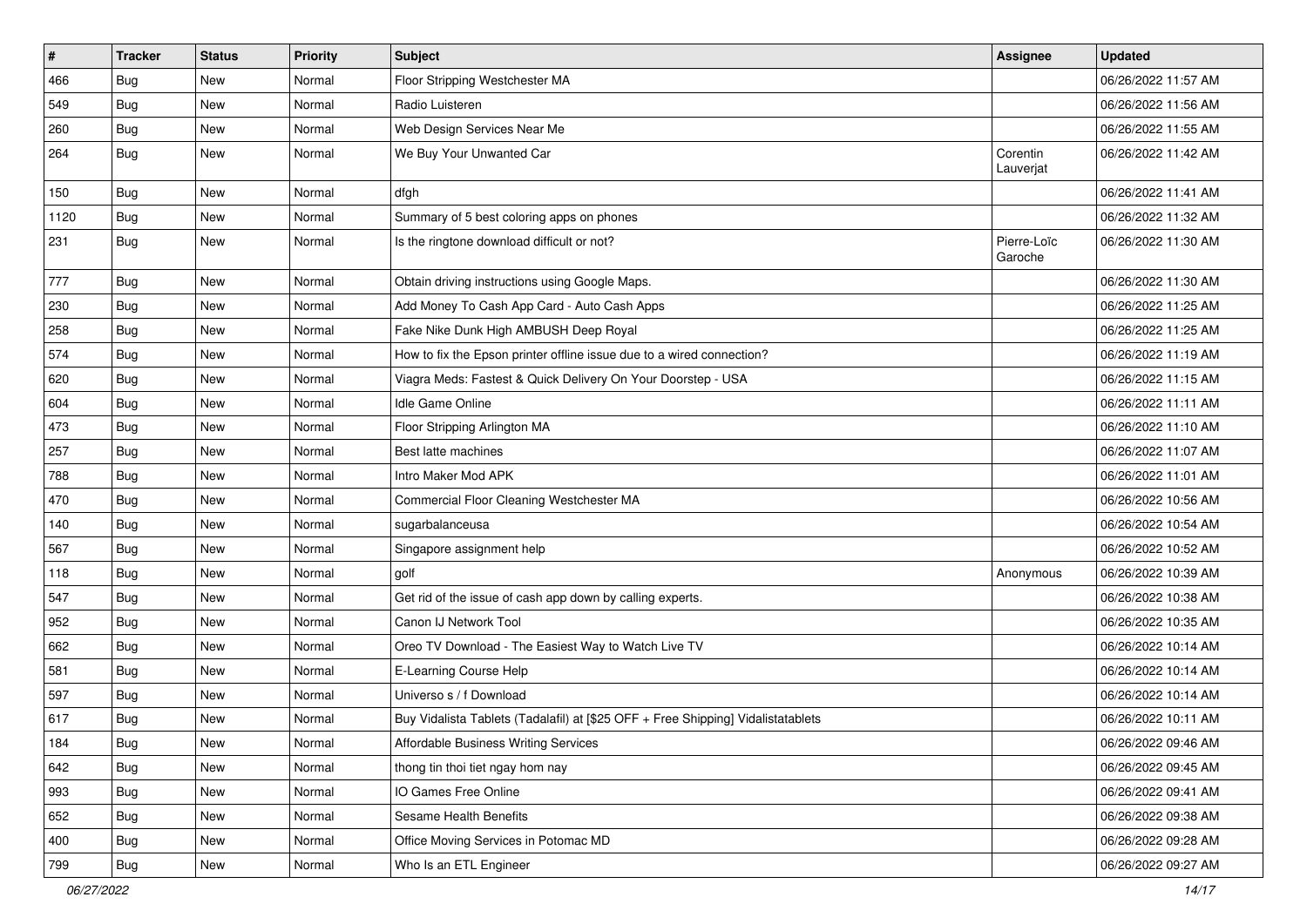| $\sharp$ | <b>Tracker</b> | <b>Status</b> | <b>Priority</b> | Subject                                                                                                                                                  | Assignee               | <b>Updated</b>      |
|----------|----------------|---------------|-----------------|----------------------------------------------------------------------------------------------------------------------------------------------------------|------------------------|---------------------|
| 989      | <b>Bug</b>     | New           | Normal          | Barewoods Wax Cigar                                                                                                                                      |                        | 06/26/2022 09:19 AM |
| 1111     | Bug            | New           | Normal          | LOLBeans is a fun battle royale game where you race with other players while avoiding obstacles. Reach<br>the end of the course in competitive gameplay! |                        | 06/26/2022 09:17 AM |
| 706      | Bug            | New           | Normal          | How Can You Cancel A Cash App Payment Without Any Prior Information?                                                                                     |                        | 06/26/2022 09:13 AM |
| 770      | Bug            | New           | Normal          | Canon IJ Network Tool                                                                                                                                    |                        | 06/26/2022 09:12 AM |
| 613      | <b>Bug</b>     | New           | Normal          | Buy Aspadol 100mg Tab Online in US, UK, AU   Erospharmacy                                                                                                |                        | 06/26/2022 09:10 AM |
| 115      | Bug            | New           | Normal          | NFL LIVE STREAM                                                                                                                                          |                        | 06/26/2022 08:48 AM |
| 958      | Bug            | New           | Normal          | Avail Cash app support service to know Sutton bank cash app number                                                                                       |                        | 06/26/2022 08:46 AM |
| 658      | <b>Bug</b>     | New           | Normal          | Watermelon Nutrition Facts And Health Benefits                                                                                                           |                        | 06/26/2022 08:33 AM |
| 984      | Bug            | <b>New</b>    | Normal          | How to disable, permanently delete Twitter account on phone, PC                                                                                          |                        | 06/26/2022 08:28 AM |
| 747      | Bug            | New           | Normal          | How to Install Tyflex Plus on Your Android Device                                                                                                        |                        | 06/26/2022 08:16 AM |
| 551      | <b>Bug</b>     | New           | Normal          | Why Do Students Need Online Best Dissertation Writing Services?                                                                                          |                        | 06/26/2022 08:15 AM |
| 874      | Bug            | New           | Normal          | Cómo descargar Minecraft Apk                                                                                                                             |                        | 06/26/2022 08:01 AM |
| 767      | <b>Bug</b>     | New           | Normal          | apkmod                                                                                                                                                   |                        | 06/26/2022 07:59 AM |
| 570      | Bug            | New           | Normal          | What is Sutton bank cash app customer service phone number?                                                                                              | Pierre-Loïc<br>Garoche | 06/26/2022 07:49 AM |
| 1102     | Bug            | New           | Normal          | Charlottesville Travel Guide?                                                                                                                            |                        | 06/26/2022 07:44 AM |
| 517      | Bug            | New           | Normal          | Proficient tips to take help of cash app support professionals:                                                                                          |                        | 06/26/2022 07:34 AM |
| 475      | <b>Bug</b>     | New           | Normal          | Floor Cleaning Arlington MA                                                                                                                              |                        | 06/26/2022 07:33 AM |
| 964      | Bug            | New           | Normal          | Can I Fix Cash App Transfer Failed Issues By Adding Sufficient Funds?                                                                                    |                        | 06/26/2022 07:21 AM |
| 771      | Bug            | New           | Normal          | united airlines baggage policy                                                                                                                           |                        | 06/26/2022 07:19 AM |
| 682      | Bug            | New           | Normal          | Does Facebook customer service live chat allow to speak with someone?                                                                                    |                        | 06/26/2022 07:17 AM |
| 520      | <b>Bug</b>     | New           | Normal          | What Is The Major Role Of Cash.app/Help and Support Page?                                                                                                |                        | 06/26/2022 07:10 AM |
| 814      | Bug            | New           | Normal          | Stage Fright Cure                                                                                                                                        | Pierre-Loïc<br>Garoche | 06/26/2022 07:04 AM |
| 628      | Bug            | New           | Normal          | CV reviewing services!                                                                                                                                   |                        | 06/26/2022 06:49 AM |
| 657      | <b>Bug</b>     | New           | Normal          | Coconut Nutrition Facts And Health Benefits                                                                                                              |                        | 06/26/2022 06:45 AM |
| 627      | <b>Bug</b>     | New           | Normal          | <b>HELO</b>                                                                                                                                              |                        | 06/26/2022 06:42 AM |
| 638      | Bug            | New           | Normal          | Run 3 game                                                                                                                                               |                        | 06/26/2022 06:31 AM |
| 217      | Bug            | New           | Normal          | How this service matter most?                                                                                                                            |                        | 06/26/2022 06:31 AM |
| 728      | <b>Bug</b>     | New           | Normal          | Will Cash App refund money if scammed? Hitches With Optimum Ease                                                                                         |                        | 06/26/2022 06:15 AM |
| 714      | Bug            | New           | Normal          | Cuevana 3 Premium - Enjoy Your Favorite Movies and TV Shows on Your Smart TV                                                                             |                        | 06/26/2022 06:14 AM |
| 977      | Bug            | New           | Normal          | Fans of the Old Country will like this book.                                                                                                             |                        | 06/26/2022 05:54 AM |
| 990      | <b>Bug</b>     | New           | Normal          | Mushrooms                                                                                                                                                |                        | 06/26/2022 05:41 AM |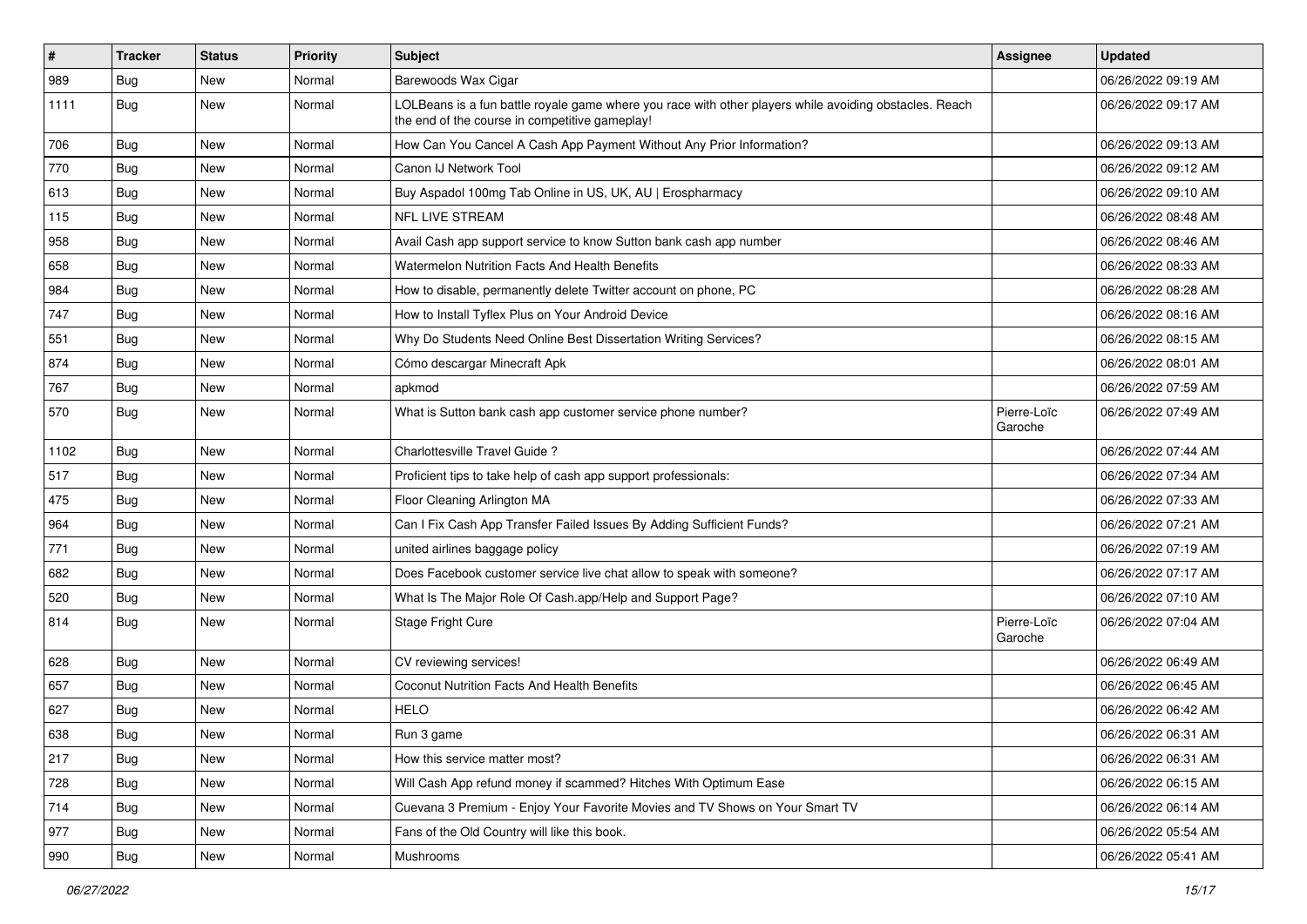| $\vert$ # | <b>Tracker</b> | <b>Status</b> | <b>Priority</b> | <b>Subject</b>                                                     | <b>Assignee</b>        | <b>Updated</b>      |
|-----------|----------------|---------------|-----------------|--------------------------------------------------------------------|------------------------|---------------------|
| 116       | Bug            | <b>New</b>    | Normal          | aertaeyg                                                           |                        | 06/26/2022 05:38 AM |
| 481       | <b>Bug</b>     | New           | Normal          | Nur Online Shop                                                    |                        | 06/26/2022 05:37 AM |
| 198       | Bug            | New           | Normal          | DR. RECKEWEG R42 (HAEMOVENIN) (22ML)                               |                        | 06/26/2022 05:31 AM |
| 772       | <b>Bug</b>     | New           | Normal          | united airlines baggage policy                                     |                        | 06/26/2022 05:25 AM |
| 639       | <b>Bug</b>     | <b>New</b>    | Normal          | thong tin chinh xac                                                |                        | 06/26/2022 05:25 AM |
| 946       | Bug            | <b>New</b>    | Normal          | What is Plex and Is Plex Legal?                                    |                        | 06/26/2022 05:23 AM |
| 128       | Bug            | <b>New</b>    | Normal          | dfgbd                                                              |                        | 06/26/2022 05:07 AM |
| 465       | Bug            | New           | Normal          | Carpet Cleaning Westchester MA                                     |                        | 06/26/2022 05:07 AM |
| 717       | <b>Bug</b>     | New           | Normal          | Disney Plus Apk - Watch Movies and TV Shows on Your Device         |                        | 06/26/2022 04:56 AM |
| 686       | Bug            | <b>New</b>    | Normal          | Welcome To The Most Demandable Mahipalpur Escorts Agency           |                        | 06/26/2022 04:37 AM |
| 950       | Bug            | <b>New</b>    | Normal          | ij.start canon                                                     |                        | 06/26/2022 04:35 AM |
| 310       | Bug            | New           | Normal          | Mattress Cleaning Services in Virginia Beach VA                    |                        | 06/26/2022 04:33 AM |
| 197       | <b>Bug</b>     | New           | Normal          | SBL JABORANDI PLUS HAIR OIL - COMPLETE SCALP CARE (100ML)          |                        | 06/26/2022 04:26 AM |
| 829       | <b>Bug</b>     | New           | Normal          | Write My Dissertation For Me UK                                    | Pierre-Loïc<br>Garoche | 06/26/2022 04:13 AM |
| 935       | Bug            | New           | Normal          | MovieBox Pro Apk - Watch Movies and TV Shows on Your Android Phone |                        | 06/26/2022 04:11 AM |
| 528       | <b>Bug</b>     | <b>New</b>    | Normal          | Korean Mag                                                         |                        | 06/26/2022 03:41 AM |
| 677       | <b>Bug</b>     | <b>New</b>    | Normal          | Logo Design Services Near Me                                       |                        | 06/26/2022 02:32 AM |
| 621       | Bug            | New           | Normal          | Buy All Modafinil & Armodafinil Tablets @Buy Modafinil US          |                        | 06/26/2022 02:20 AM |
| 741       | Bug            | New           | Normal          | <b>Blockchain Technology Solutions</b>                             |                        | 06/26/2022 02:19 AM |
| 586       | Bug            | <b>New</b>    | Normal          | Best Modifications For Your Mobile Phone                           |                        | 06/26/2022 01:51 AM |
| 161       | Bug            | New           | Normal          | dfdrtyuio                                                          |                        | 06/26/2022 01:46 AM |
| 259       | <b>Bug</b>     | New           | Normal          | call center services                                               |                        | 06/26/2022 01:30 AM |
| 542       | Bug            | New           | Normal          | Web N Logo Design                                                  |                        | 06/26/2022 01:28 AM |
| 554       | Bug            | <b>New</b>    | Normal          | XvideoStudio Video Editor APK Free Download on TechToDown          |                        | 06/26/2022 01:18 AM |
| 352       | Bug            | New           | Normal          | Tile & Grout Cleaning Services in Chesapeake VA                    |                        | 06/26/2022 01:05 AM |
| 659       | Bug            | New           | Normal          | Olive Oil Properties And Health Benefits                           |                        | 06/26/2022 12:59 AM |
| 650       | <b>Bug</b>     | New           | Normal          | <b>Cherries Health Benefits</b>                                    |                        | 06/26/2022 12:57 AM |
| 202       | Bug            | <b>New</b>    | Normal          | blonde wig                                                         |                        | 06/26/2022 12:52 AM |
| 618       | Bug            | New           | Normal          | Buy Steroids Online with OurMedicnes.com   Best Quality Steroids   |                        | 06/26/2022 12:42 AM |
| 671       | <b>Bug</b>     | New           | Normal          | Hot games                                                          | Pierre-Loïc<br>Garoche | 06/26/2022 12:40 AM |
| 587       | Bug            | <b>New</b>    | Normal          | Why Picsart Pro Offers Great Features                              |                        | 06/26/2022 12:18 AM |